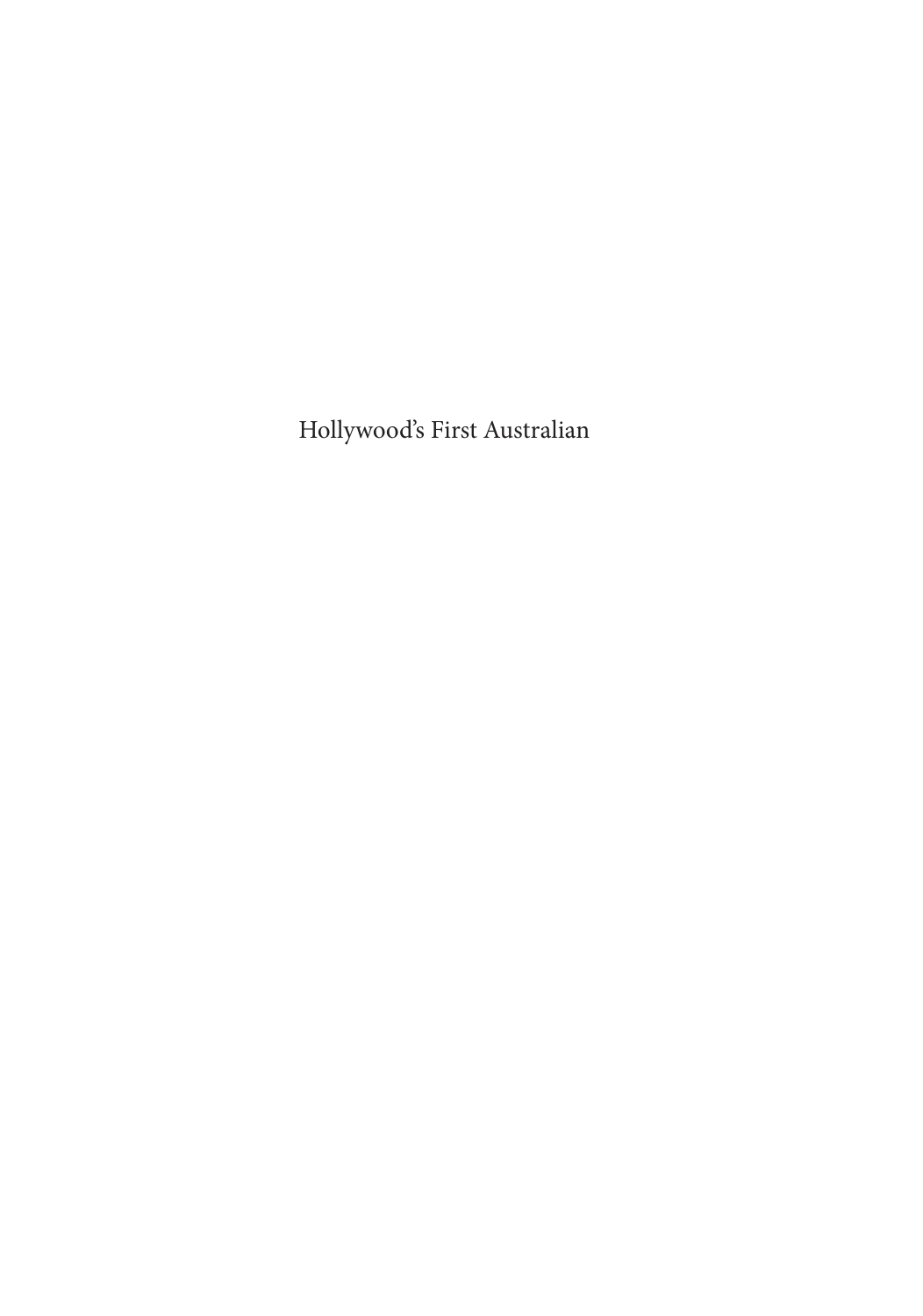

**J. P. McGowan. The inscription reads: "The same old Jack." (Courtesy of the Hollywood Museum Collection, City of Los Angeles, Department of Recreation and Parks.)**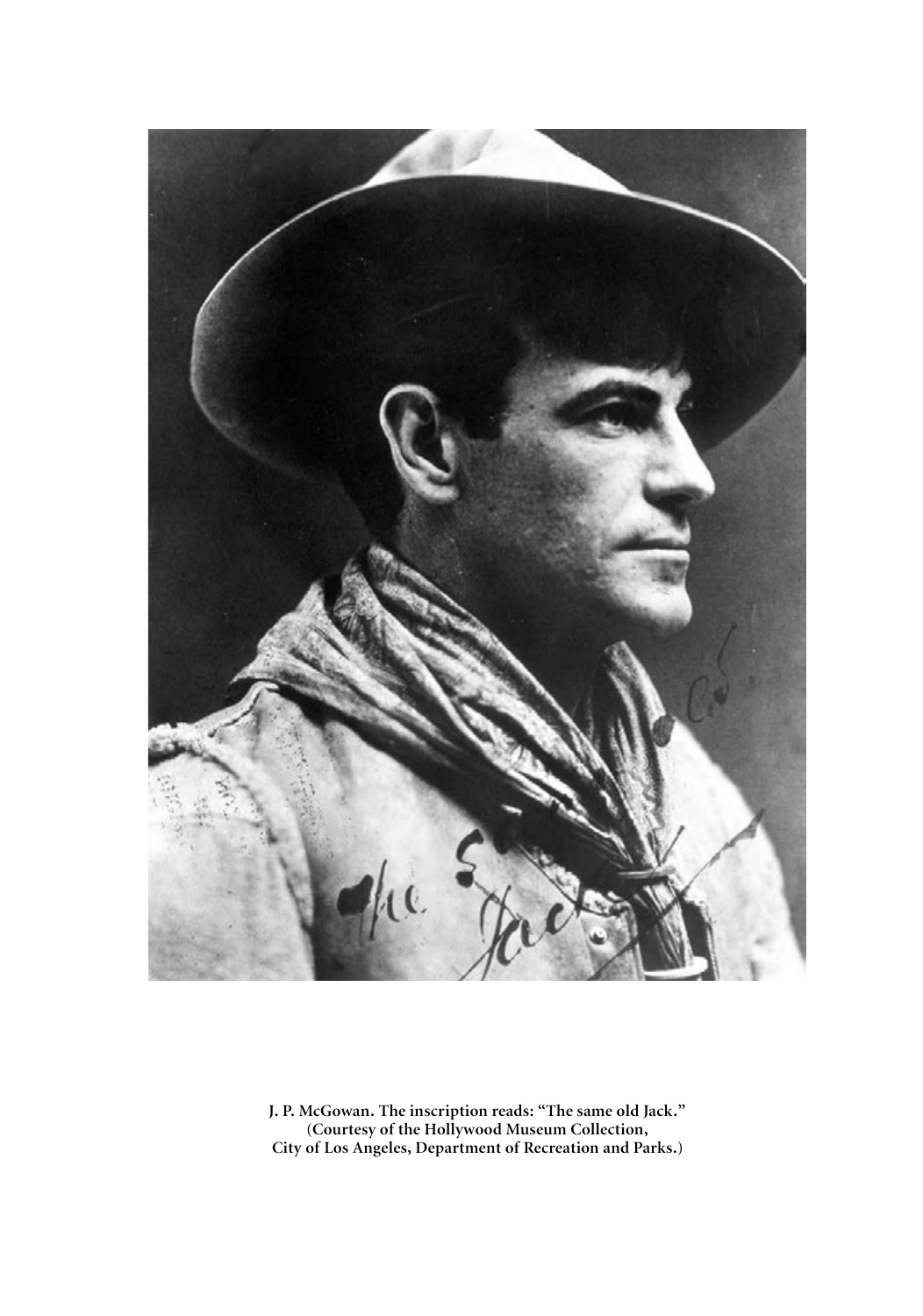# Hollywood's First Australian

THE ADVENTUROUS LIFE OF J. P. McGOWAN, THE MOVIE PIONEER THEY CALLED 'THE RAILROAD MAN'

by JOHN J. MCGOWAN

Display Vision  $P$  $R$  $O$  $D$  $U$  $C$  $T$  $I$  $O$  $N$  $S$ 

Display Vision Productions Pty Ltd

Adelaide, South Australia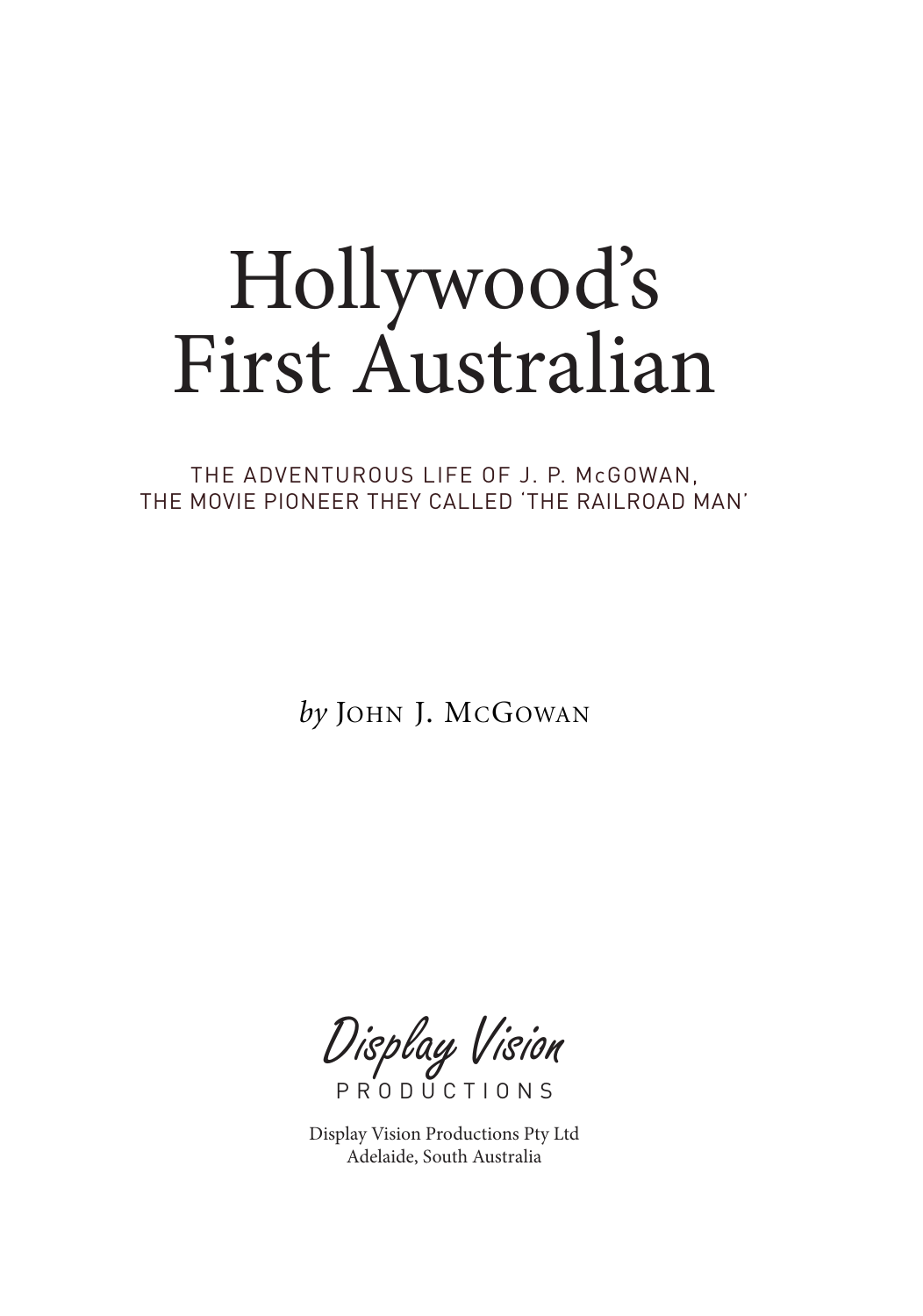Display Vision Productions Pty Ltd PO Box 3190, Norwood, South Australia 5067

Copyright © 2005 & 2016 by John J. McGowan

The moral right of John J. McGowan to be identified as the author of this work has been asserted.

All rights reserved. Without limiting the rights under copyright above, no part of this publication shall be reproduced, stored in or introduced into a retrieval system, or transmitted in any form or by any means (electronic, mechanical, photocopying, recording or otherwise), without the prior permission in writing of both the copyright owner and the publisher of this book.

First published in 2005 by McFarland and Company, Inc., Publishers, Box 611, Jefferson, North Carolina 28640, under the title *J. P. McGowan – Biography of a Hollywood Pioneer;* ISBN 0-7864-1994-6. Library of Congress and British Library cataloguing data are available.

> This edition published in 2016 by Display Vision Productions Pty Ltd. Printed in Australia by Digital Press Australia.

National Library of Australia Cataloguing-in-Publication entry

Creator: McGowan, John, 1941- author. Title: Hollywood's first Australian: the adventurous life of J.P. McGowan, the movie pioneer they called "The Railroad Man" / John J. McGowan. Edition: Revised edition. ISBN: 9780646950174 (paperback) Notes: Includes bibliographical references and index. Subjects: McGowan, J. P. (John Paterson), 1880-1952. Motion picture producers and directors—United States—Biography. Motion picture actors and actresses—United States—Biography. Motion picture producers and directors—Australia—Biography. Motion picture actors and actresses—Australia—Biography. Silent films—United States.

Dewey Number: 791.43092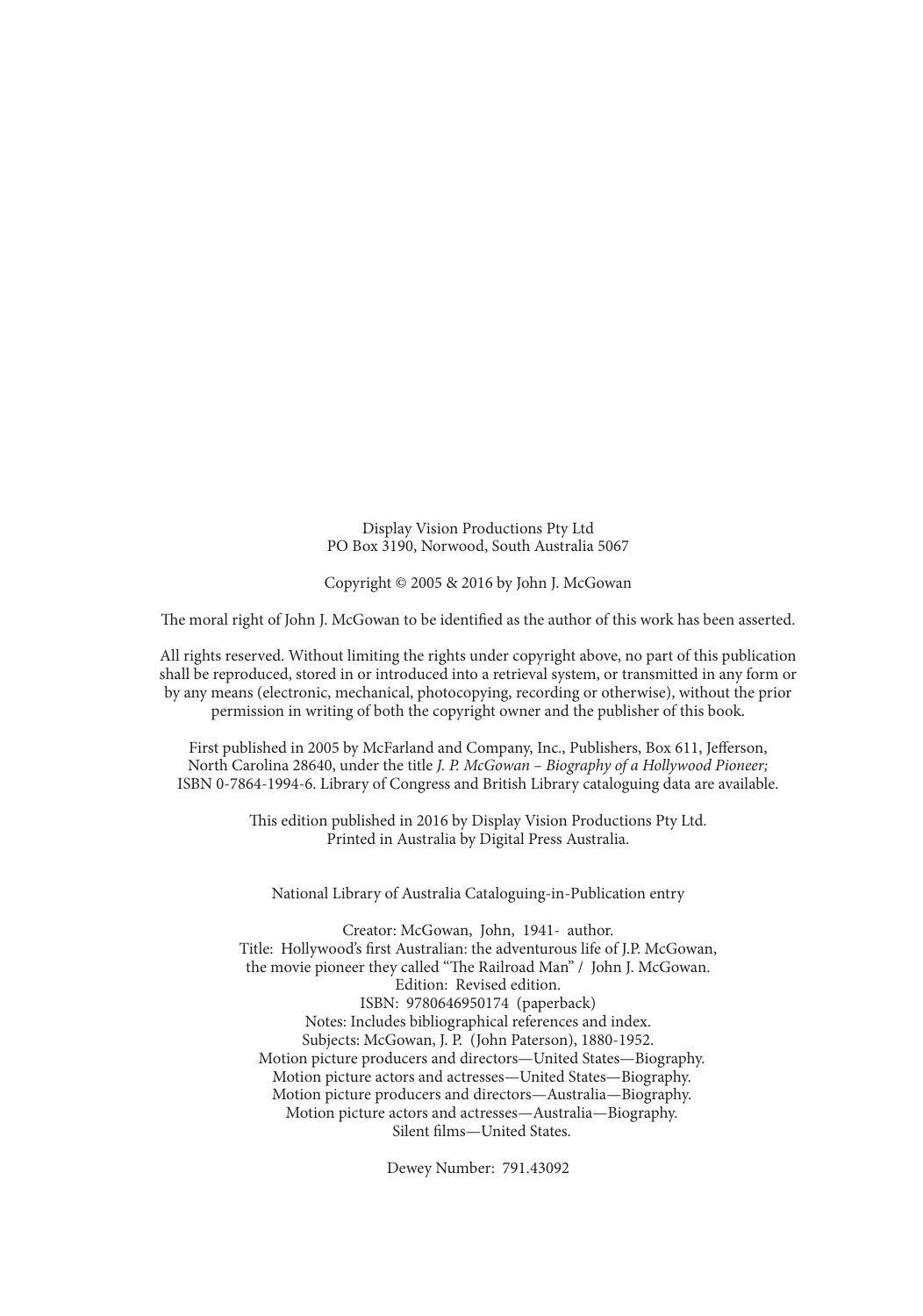To my wife, Ursula, who first urged me to write it, and then put in so much sheer hard work helping me achieve it.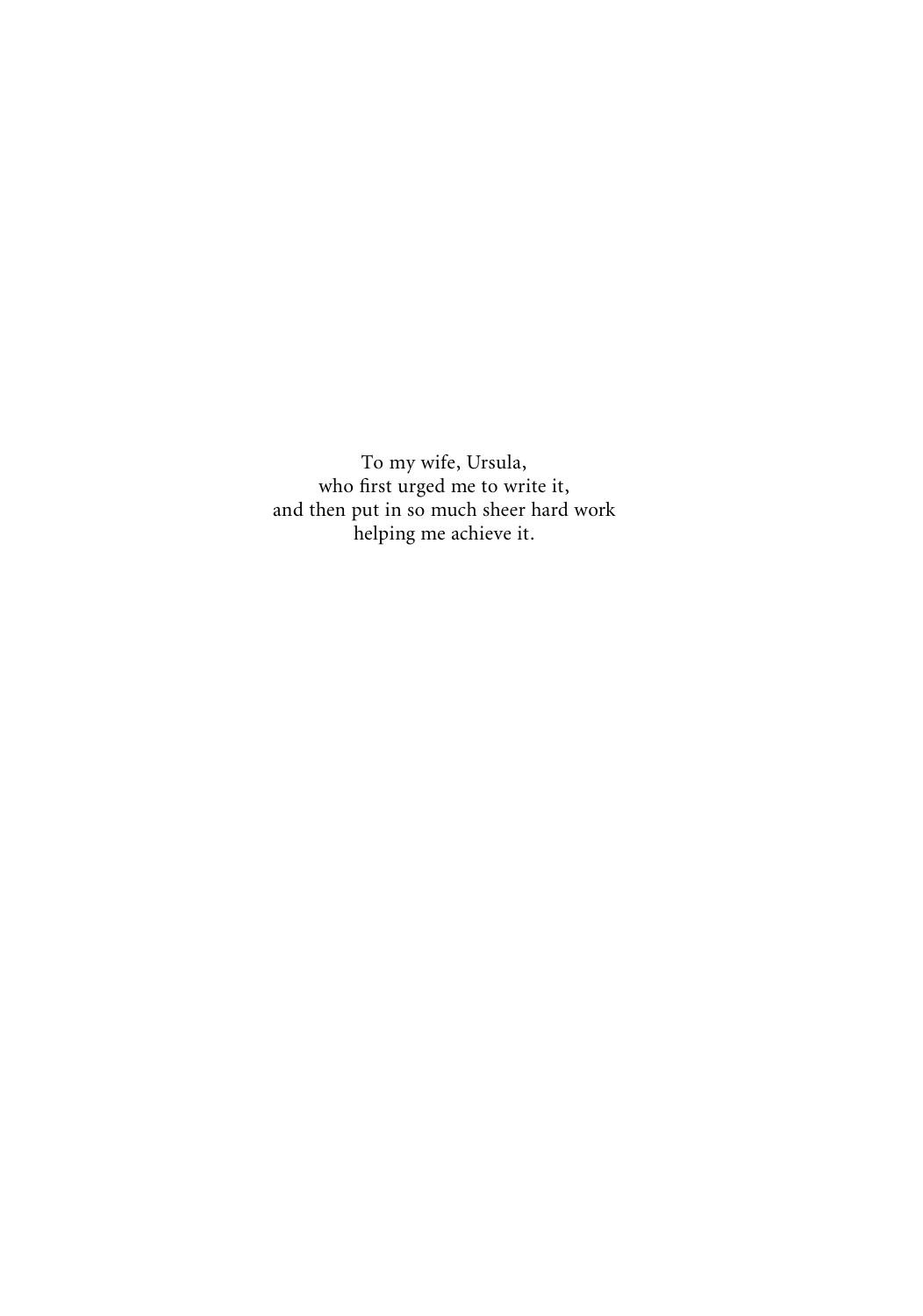#### *About the Author*

John J. McGowan has written and directed documentaries and educational productions for national television. He is also a broadcaster and motion picture commentator.

He has won a number of television industry awards, including a Diploma of Merit from the Adelaide International Film Festival (1975) for the documentary *Beyond is Anything – Sidney Nolan and Ern Malley;* and the inaugural Australian Human Rights Commission Media Award (1984) for the six-episode documentary series *Six Australians*.

He is a Churchill Fellow (1977) and a graduate of the University of Adelaide, with a BA majoring in History and Politics. He was born in South Australia and lives there now.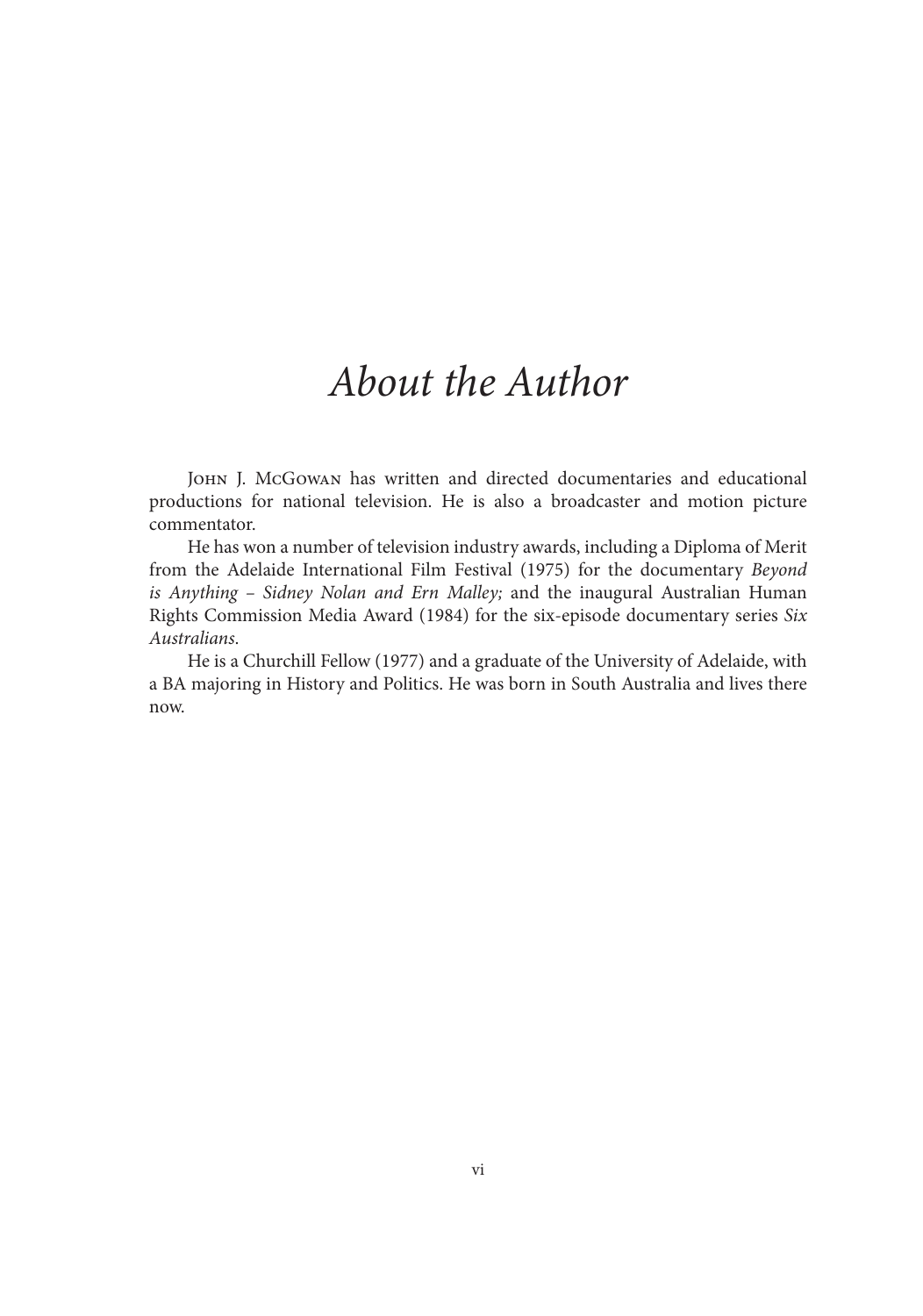#### *Acknowledgments*

Firstly, I wish to express my deep gratitude to my very good friend Kristine Krueger of the National Film Information Service in the Fairbanks Center for Motion Picture Study, Beverly Hills, California. It would simply not have been possible for me to have written this biography without the thoughtful, patient and professional research that Kristine carried out on my behalf during the course of the 15 years in which the project was taking shape.

I would also like to thank the following people and organizations for their contributions to this project:

Patricia King Hanson, executive editor and project director of the *American Film Institute Catalog of Feature Films*, for granting me permission to reproduce filmographic information from the *AFI Catalog* and for her expression of encouragement for the project.

Linda J. Barth, Division Head, Administrative Resources Division, Department of Recreation and Parks, Los Angeles, for granting permission to reproduce photographs from the Hollywood Museum Collection and for her support of the project.

Stephen Pearson, deputy head, technical services, British Film Institute National Library, for granting me permission to use information from the Film Index International database.

Anthony Slide, motion picture historian, for permission to quote from his book *Early American Cinema* and for his expression of encouragement for the project.

Floris Van der Merwe of the University of Stellenbosch for so graciously making available to me the results of his research into the Boer War Spectacle at the St. Louis World's Fair, 1904, and for taking the time to read, and comment on, the relevant chapters in my book.

George Stevens, Jr., producer, director and motion picture historian, for granting me permission to use the photograph of his father chairing an executive meeting of the Screen Directors Guild.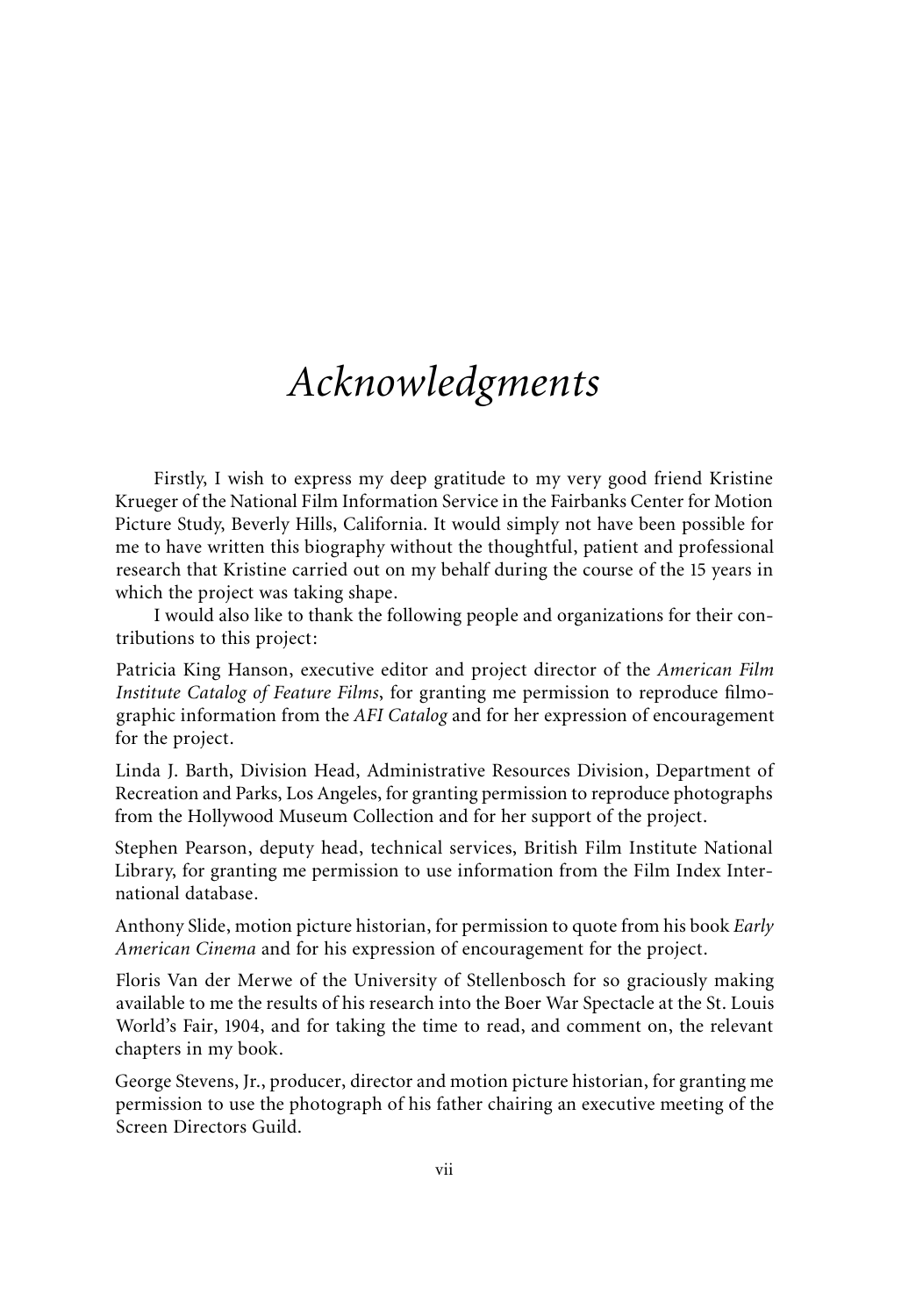Bob King, editor of *Classic Images* magazine, for granting me permission to use quotations from several articles.

Mark Stevens, city archivist, City of Sydney Archives, for granting permission to use the photograph of Burton Street, Camperdown.

Ken Williams, Manager, Australian Railway Historical Society, New South Wales Division, for granting me permission to use the photograph of the Eveleigh Locomotive Works.

Debbie Sander, of the Australian Film, Television and Radio School, Jerzy Toeplitz Library, Sydney, for her pleasant and professional research assistance.

Sarah Sanderson, of the Australian Film Institute Research Collection at the Royal Melbourne Institute of Technology University, Victoria, for her thoughtful and professional research assistance.

John M. Cureton, honorary librarian of the Naval Military and Air Force Club of South Australia Inc., for granting me access to the club's library.

The library staff at the Barr Smith Library at the University of Adelaide and at the Flinders University Library.

Ted Gostin of Generations Press, Sherman Oaks, California, for his great skills in searching out details of the lives of many of the people mentioned in this book.

Ted Elrick, of the Directors Guild of America, for his friendly and professional assistance.

Shirley Freitas, of California, who has a very special interest in this project and has made some valued contributions.

Annette M. D'Agostino Lloyd, celebrity biographer and motion picture historian, of Sylmar, California, for her advice and encouragement for the project.

David Donaldson, film nostalgist and founder of the J. P. McGowan Appreciation Society in South Australia, for his determined enthusiasm to make J. P. McGowan better known in his native land.

Franklin Rosenfeldt, a lifelong friend, who took the trouble to read the manuscript when it was still at an early stage of development, and then gave his whole-hearted encouragement in urging me to continue with the project.

Maria Harriss, another great friend, who shares my dreams about the movies and who was a helpful sounding-board throughout the writing of this book.

My special thanks to all of the team at McFarland who really mean it when they say they are "author friendly."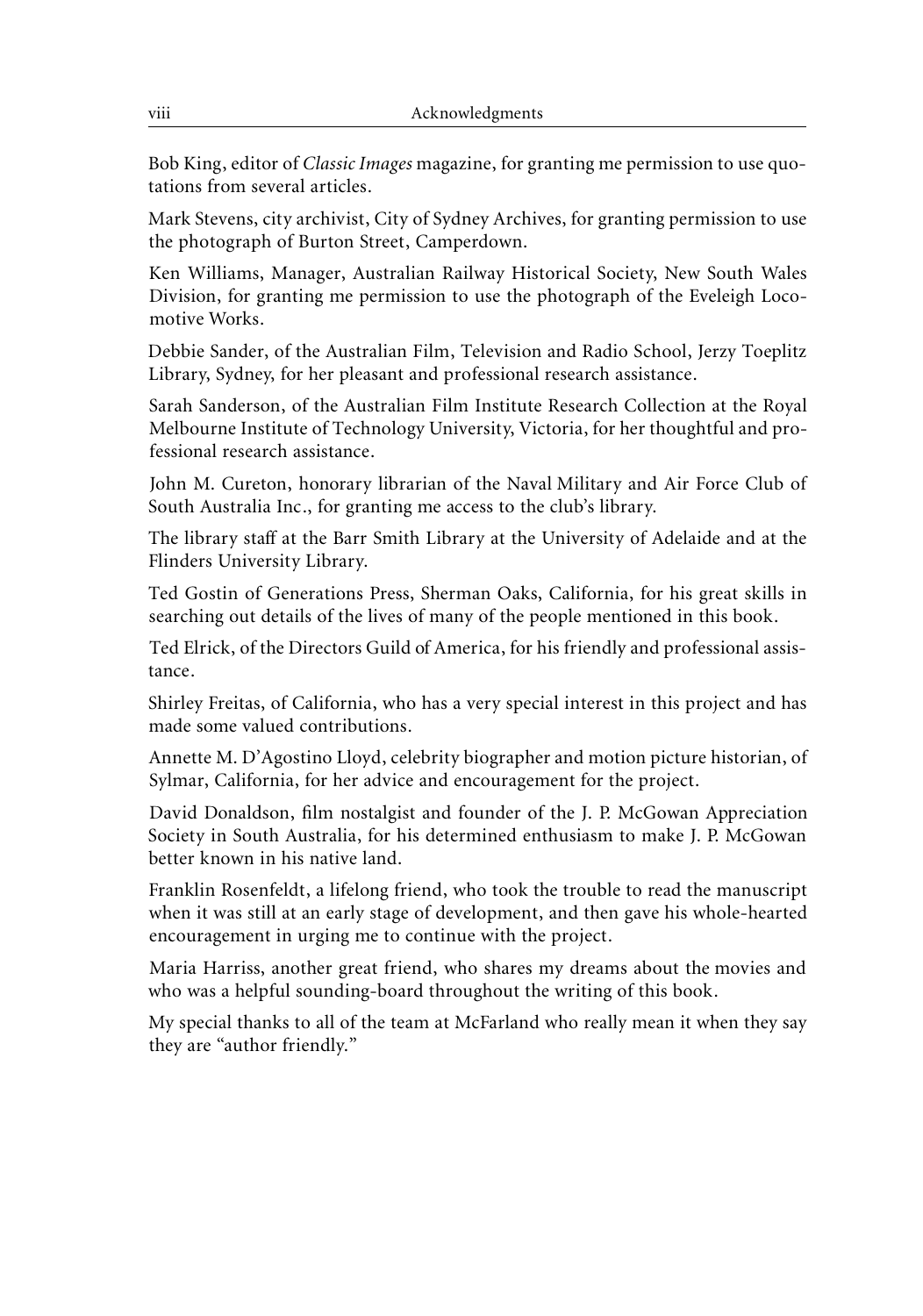#### *Contents Contents*

| Acknowledgments                        | vii |
|----------------------------------------|-----|
| Preface to the Second Edition          | хi  |
| Preface                                | 1   |
| 1. Who Was John Paterson McGowan?      | 3   |
| 2. African Adventurer                  | 14  |
| 3. Meet Me in St. Louis                | 18  |
| 4. Treading the Boards                 | 23  |
| 5. Into the Movies                     | 25  |
| 6. The "O'Kalems" and the "El Kalems"  | 33  |
| 7. The Railroad Man                    | 57  |
| 8. "The Hazards" and Helen             | 62  |
| 9. Tied to the Rails                   | 77  |
| 10. Cutting Loose                      | 90  |
| 11. The Last Stage                     | 101 |
| 12. Battling the Moguls                | 112 |
| 13. Conclusion: J. P. McGowan's Legacy | 118 |
| Filmography                            | 125 |
| <b>Chapter Notes</b>                   | 205 |
| Bibliography                           | 213 |
| Index                                  | 217 |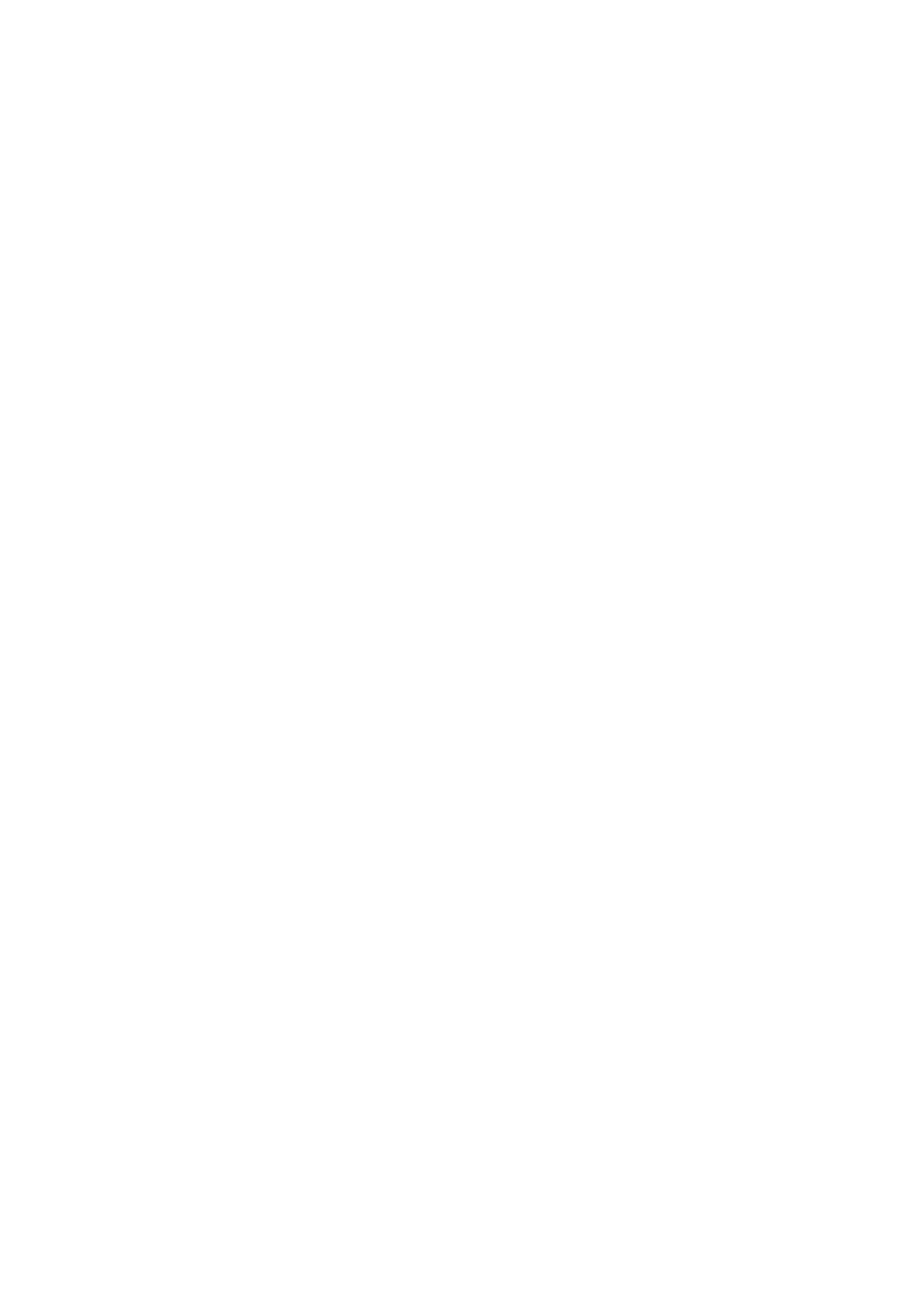### *Preface to the Second Edition*

This revised and re-titled edition is enhanced by the inclusion of many new images of J. P. McGowan's family and his working life. Most of these images have been sourced from *The Gilmour Collection* which came to light in Queensland following the publication of the first edition of my book. I wish to express my thanks to John Gilmour for his gracious cooperation in making these images available to me for my research, and for granting me permission to publish a selection of them.

I also wish to thank McFarland and Company, Inc., Publishers, for generously permitting, and encouraging me to publish this revised edition in Australia.

> *John J. McGowan Adelaide, South Australia Summer, January 2016*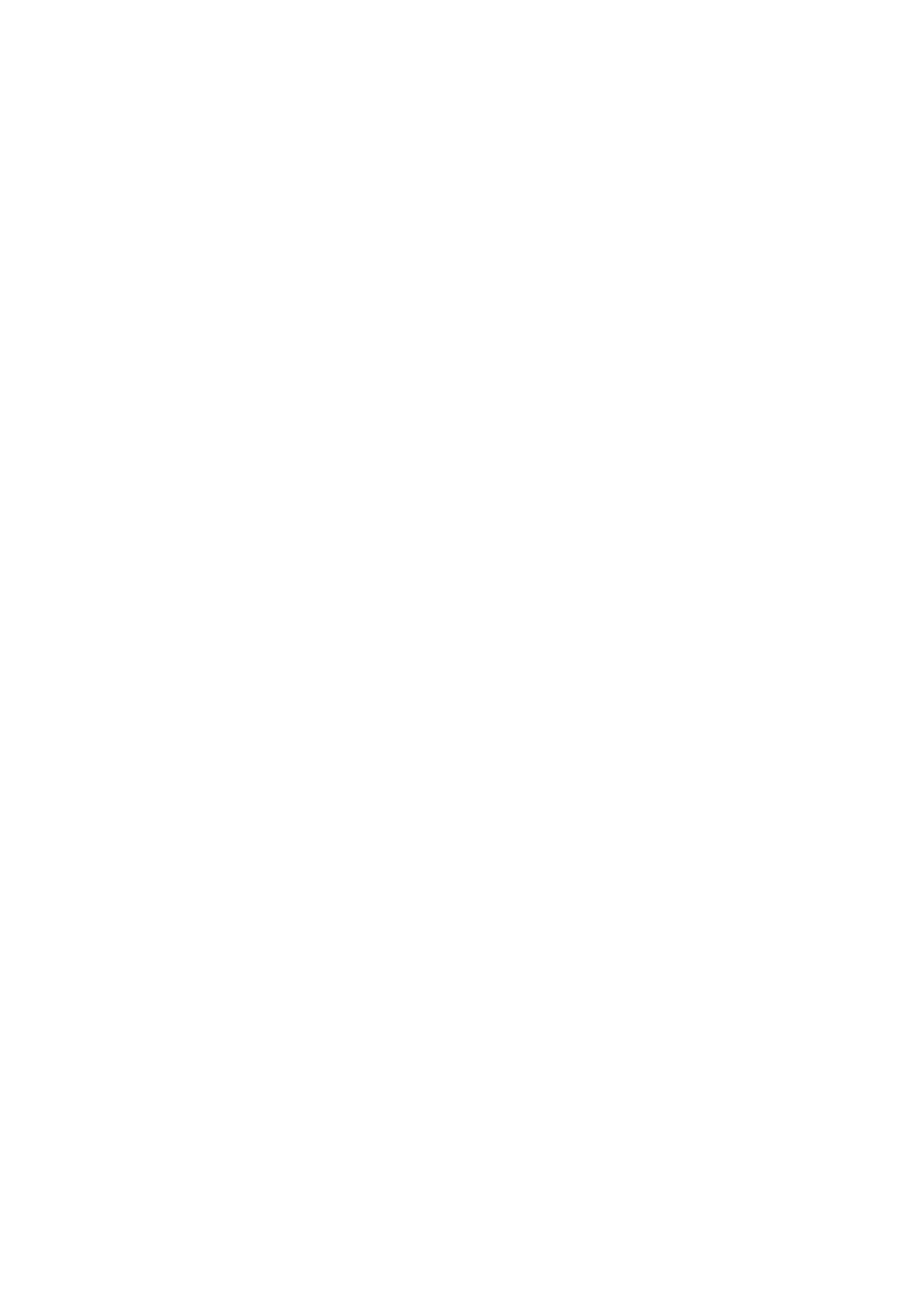### *Preface*

In a Hollywood movie industry magazine there is a photograph of John Paterson McGowan in a Los Angeles hospital bed, balancing a portable typewriter on a tray in front of him and speaking into a telephone. The caption tells us that J. P. McGowan, in hospital to recover from injuries suffered when a movie stunt went wrong, was, during his recuperation, "directing his productions at long range" and continuing to write script material for ongoing productions (*Photoplay Magazine*, March 1915 p. 54). This photograph and its caption go a long way towards summing up the manner in which J. P. McGowan lived his life.

Australian-born Hollywood pioneer John Paterson McGowan (1880–1952) was a big, rugged soldier of fortune, an adventurer who became an actor, screenwriter, director, producer and later an industrial advocate for the motion picture industry. He was creative, fearless, tough and inexhaustible, qualities that are reflected in both the vast numbers of movies he made and in the style and content of the movies themselves. He was actively involved in the movie industry right up to the end of his life. In retirement, after he had ceased acting, directing and producing, he became executive secretary of the Screen Directors Guild (later Directors Guild of America). He worked for the Guild until his death.

Although his tough appearance meant that J. P. McGowan played the role of the heavy in numerous movies, in real life he was something of a romantic, a quality that shines through in his descriptive writing. He was certainly a man's man, but one who, during 30 years of moviemaking, formed highly effective professional collaborations with three creative women and was sensitive and vulnerable enough to be emotionally damaged when the most significant of these relationships went off the rails.

When he became a director, McGowan was dubbed The Railroad Man. A production still from one of the earliest episodes of his classic series *The Hazards of Helen* shows a villain in the process of tying Helen Holmes to a railroad track. The image of the heroine being tied to the track in front of an onrushing locomotive has become an iconic symbol of silent era cliffhangers.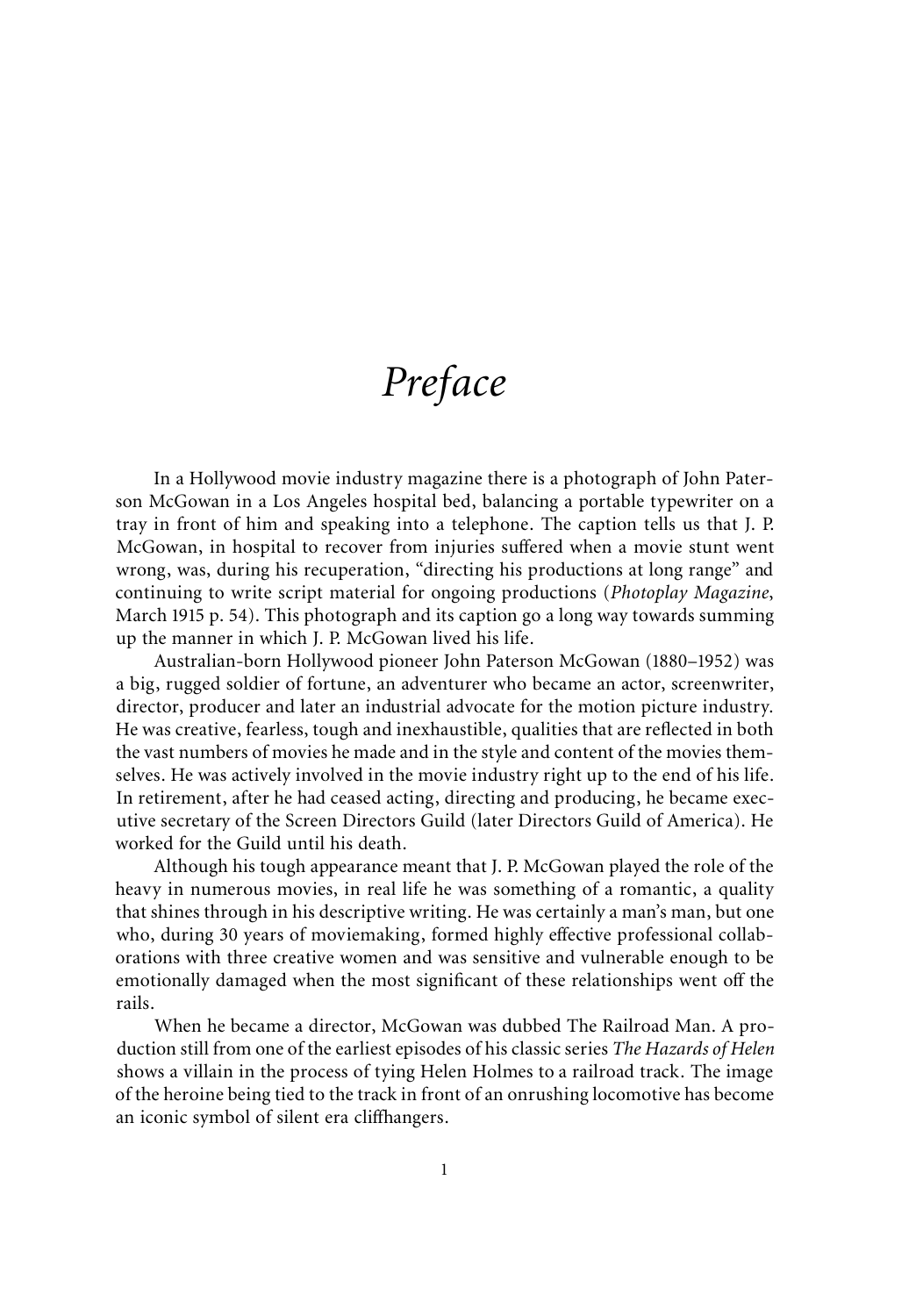McGowan was involved in more than 600 productions over a time span of three decades, but despite this vast body of work, his significant contribution to the global development of the motion picture industry has never been widely acknowledged. The movie genres with which he was most involved—railroad movies, series Westerns and serials—eventually fell from favor with audiences, and the memory of what he had achieved in Hollywood began to fade away.

At an early age I developed a passion for the movies, a passion fueled by the fact that there were ten picture theaters within walking distance of the Adelaide city hotel that was my home until I was almost 15 years old. Easy access to so many movie theaters was a wonderful asset in the pre-television era. Television did not arrive in South Australia until 1959 and just two years later I began work as a TV journalist.

My father, Edward John McGowan, needs to be acknowledged for sparking the thought which eventually, many years later, resulted in this book. Dad began his working life as a professional jockey and later became a hotelier but he, too, had a love of theater and the movies. Aware of my interest, Dad mentioned to me somewhat enigmatically on a couple of occasions when I was a kid, that sometime in the past, "one of the McGowans" (as he put it) had "gone to Hollywood to work in the movies."

In time, I decided to attempt to discover who that McGowan was. That was the beginning of my quest to unearth the story of John Paterson McGowan.

In this book, the first biography of one of Hollywood's significant pioneers, I have set out to chronicle J. P. McGowan's life and to place him within the context of the times in which he lived and worked.

> *John J. McGowan Adelaide, South Australia Fall 2004*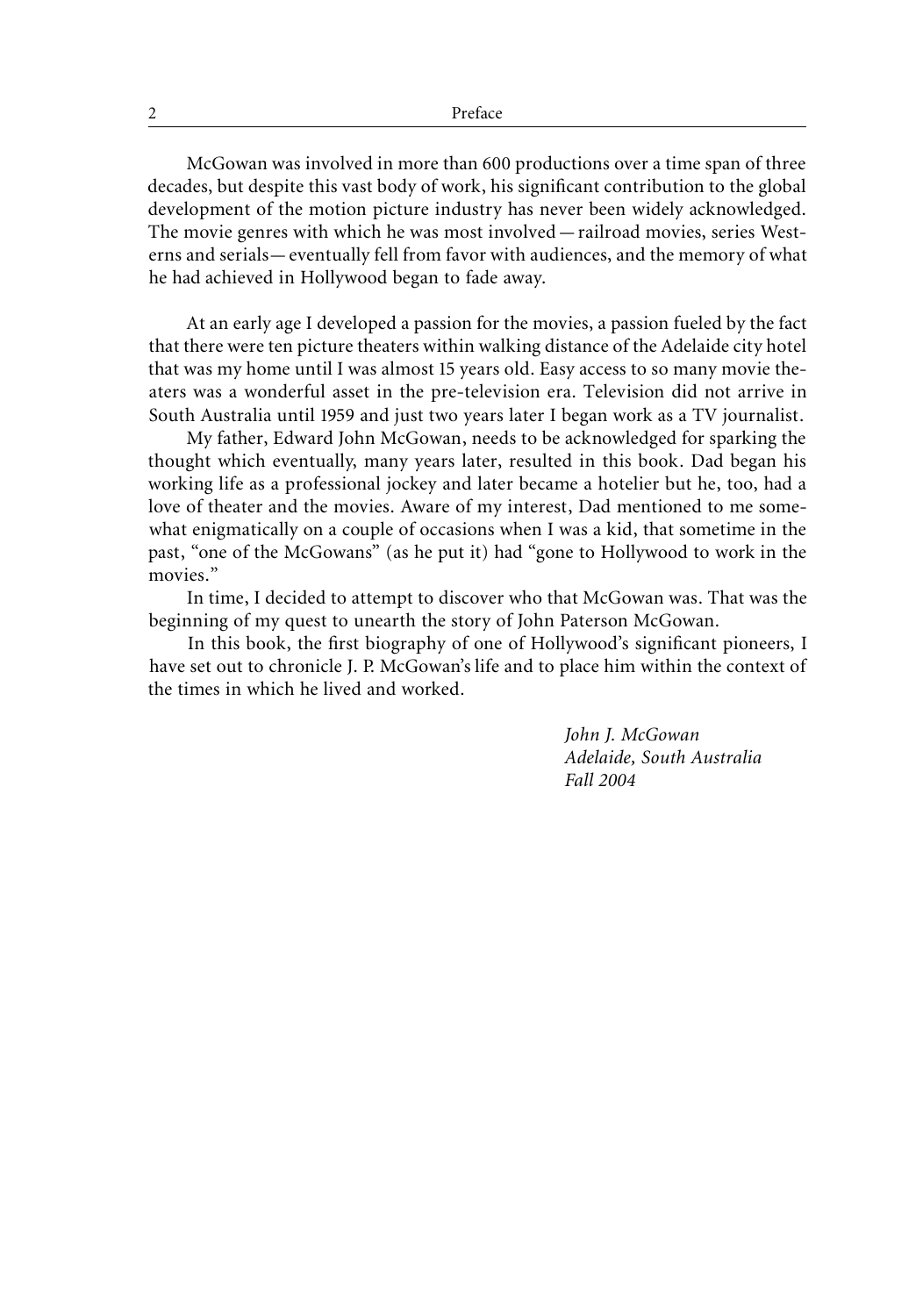# **¡**

## Who Was John Paterson McGowan?

When John Wayne walked out of the Monument Valley sagebrush in 1939 as the Ringo Kid and hitched that fateful ride on John Ford's *Stagecoach*, the movie became the launching pad that sent The Duke to the stars. The same movie was also probably carrying another Hollywood performer on one of the last rides of an illustrious, but now much less well-known, movie career. It is likely that John Paterson McGowan, whose movie career had begun 30 years earlier, used his uncredited acting role in *Stagecoach* as his farewell ride into the sunset.<sup>1</sup>

There was, however, more than just a passing connection between Wayne and McGowan. While The Duke eventually came to personify the very essence of the Hollywood Dream Factory, his own 40-year career began with an apprenticeship in B-features. He had to learn the craft of screen acting, and to do this he needed to be given work and encouragement by directors who recognized his potential. One of those directors was J. P. McGowan who, seven years before *Stagecoach*, <sup>2</sup> directed the 25-year-old Wayne in the 12-part cliffhanger serial *The Hurricane Express*. McGowan also co-wrote the screenplay for this serial*.* His double-handed contribution to this serial as writer and director was typical of the level of involvement which he applied to almost every production in which he was concerned. He acted in many of the movies that he directed, and he also wrote and produced numerous others. He brought an astounding breadth of talent to the motion picture industry.

John Paterson McGowan's Hollywood career was immensely productive. He achieved a prodigious output as actor, director, writer and producer, with an involvement in over 600 productions. Unlike many of his colleagues, he made a successful transition from the silents to the talkies, and as an actor, he was never out of work until his retirement from the screen at the age of 60. Despite this stellar record, McGowan suffered the fate of many of Hollywood's trailblazing pioneers: He was eventually largely forgotten.

However, the contribution which he made to the development of the motion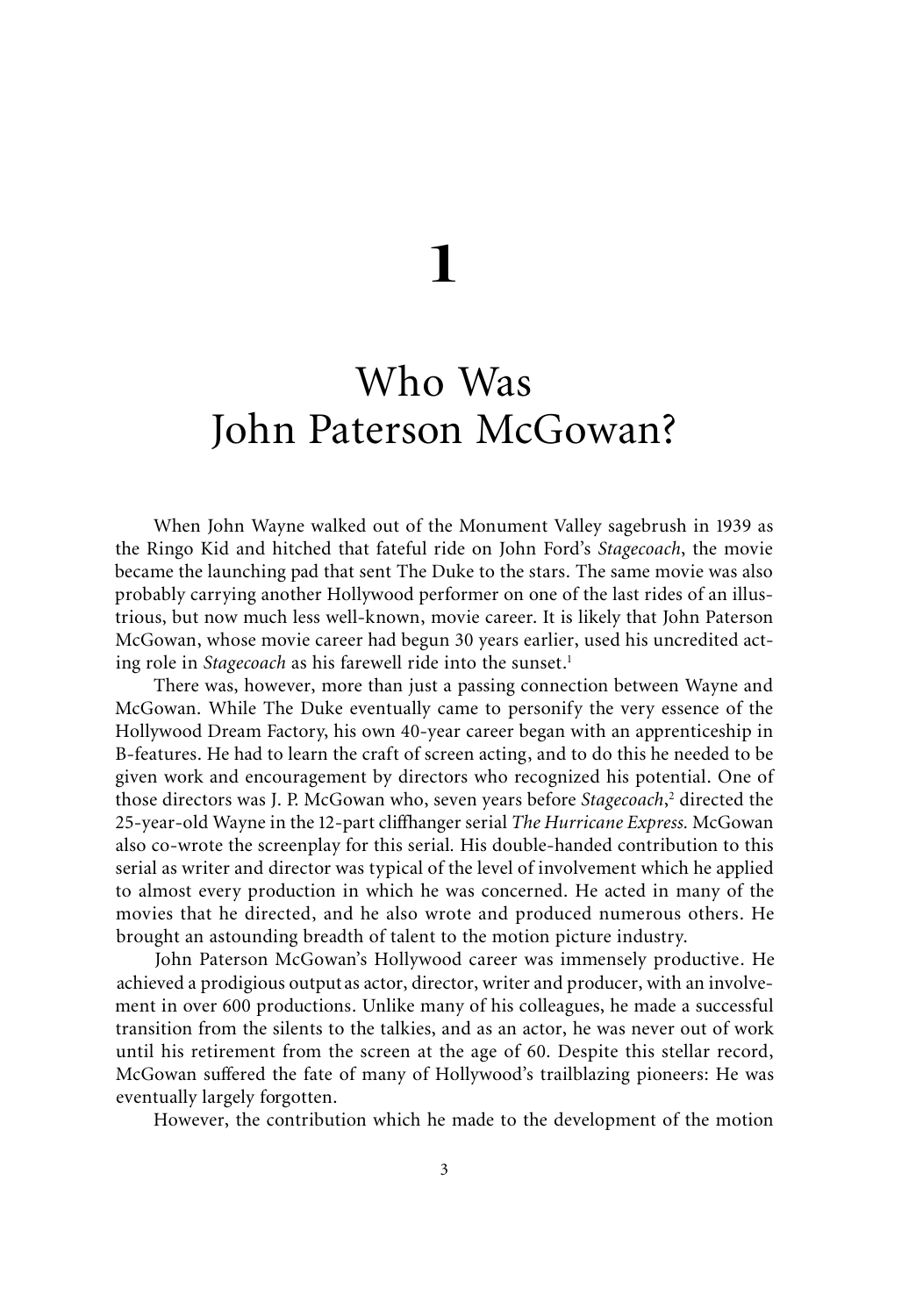picture industry was, like that of many of the other unsung pioneers, of enduring significance. McGowan's prodigious production numbers on their own are enough to demand that he should rate a special regard amongst Hollywood's pioneers. Only a select few can claim a body of work approaching anything like the numbers of productions in which McGowan had a hand. However, the measurement of his contribution to the development of motion pictures and the motion picture industry goes deeper than a simple tally of his production figures.

He brought to the movies his experience and skill as a stage actor, and tuned this skill to the new medium of motion pictures with such success that he became a screen actor who readily found work either as a leading man or a major heavy for his entire 30-year career.

He was a fine storyteller, and as a director he brought stories to the screen in a manner that kept his audiences coming back for more. He had a guiding hand in creating series and serials that were at the forefront of developments in the technique of motion picture storytelling and often exhibited high levels of production values. When he retired from the screen, he continued to work for the industry that he loved and, for the remaining 13 years of his life, played a major role in helping to consolidate the strength of the then newly formed Screen Directors Guild.

John Paterson McGowan, who used the name "Jack," and was also widely known as J. P. McGowan,<sup>3</sup> worked *in* and *for* the movie industry, from its beginnings on the East Coast of the United States through to the flowering of Hollywood during its Golden Years. From his first involvement with movies in 1909 until his death in his Hollywood home in 1952, this astounding achiever devoted his boundless energy to the movies. As director or actor he worked with some of the biggest "names" in the industry. As well as John Wayne, his professional associates included many members of Hollywood's "A" list who became prominent from the 1930s to the 1950s and beyond. As a Western specialist director and actor, he was associated with a number of the cowboy stars who brought worldwide popularity to the Hollywood Western.

For the past 20 years or so, Australians have crossed the Pacific in increasing numbers to take their place in the motion picture industry. This migration of Australian talent to the Hollywood of today parallels a similar movement of Australians to the motion picture industry during McGowan's era.<sup>4</sup> Included amongst the numbers of Australians who found work in the new movie industry were the creatively named Louise Lovely (born Louise Carbasse), Clyde Cook (The Kangaroo Boy), stuntman Snowy Baker and Annette Kellerman (The Diving Venus) who, herself, later became the subject of a movie, *Million Dollar Mermaid* (1952), in which she was portrayed by Esther Williams.

However, of the Australians who worked in the new industry, McGowan was the first to consolidate a long-term career in Hollywood itself. He was sent out to the Kalem Company's Glendale studio in mid–1913, thereby staking a claim to the title of Hollywood's First Australian. McGowan certainly led the charge ahead of the numerous Australian actors, writers, directors, cinematographers, producers and others who have made successful careers in the American movie industry over the past 90 years.

By the 1930s, if McGowan chose to reflect on his origins in the railroad junc-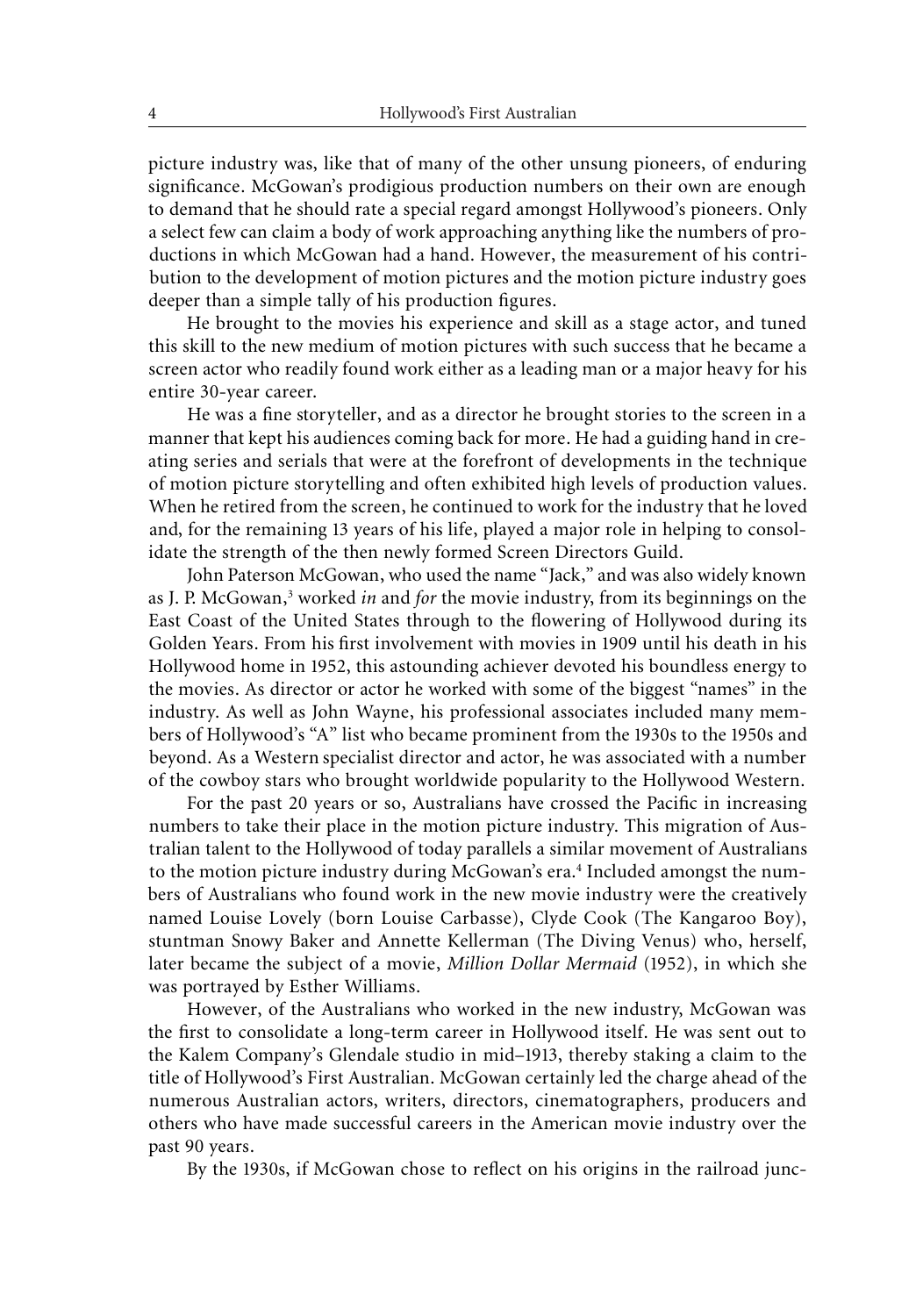tion town of Terowie, located in the backblocks of South Australia, he would no doubt have wondered at the distance he had traveled in making a career in an industry that, at the time of his birth, did not even exist. He had traveled a long way from Terowie to Hollywood.

John Paterson McGowan was born on February 24, 1880, when the State of South Australia was still a British colony. In that same year, a "wild colonial boy" named Ned Kelly,<sup>5</sup> the last of Australia's outlaw bushrangers, was hanged in the Melbourne jail, bringing to an end the era that was the equivalent of America's Wild West. McGowan also grew up as something of a wild colonial boy, but he channeled his desire for adventure into activities which were more socially acceptable, albeit often just as dangerous, as those of the bushrangers.

Jack's parents were immigrants who had arrived in Adelaide, the capital of South Australia, just two years before he was born. Thomas Kennedy McGowan was 27 years old and his wife, Mary Paterson McGowan, was 21 when they sailed from Plymouth, England, in the vessel *Hydrabad* to make a new life in Australia. Thomas, a railway stoker, planned to take up work in the rapidly expanding railroad system in South Australia. Jack's mother was Scottish-born, while his father was probably born in Ireland. They were married in Edinburgh in 1876, in the rites of the Presbyterian Church. Mary, then 20 years old, was a domestic servant. Thomas' father, Edward McGowan,<sup>6</sup> already deceased at the time of the marriage, had been a locomotive engine driver, thereby beginning three generations of railwaymen which culminated in his grandson, J. P. McGowan, who would eventually become known as The Railroad Man. Mary's father's occupation was that of farm "grieve," or overseer. The surname McGowan derives from the Gaelic expression for an artisan or smith, and is fairly widespread in both Scotland and Ireland.

By the time they sailed for South Australia, Mary was pregnant with the young couple's first child, and Thomas Edward (Ted) McGowan was born in Adelaide soon after their arrival in 1878. Although their origins were working class, Thomas and Mary displayed unusual pride in their family lineage, and reflected this in the naming of their children. Their first-born, Thomas Edward, was given the names of his father and grandfather, and the names of their next two children included the surnames of Thomas' mother (Hart) and Mary's mother (Paterson).<sup>7</sup>

The family soon left Adelaide to follow the expansion of the railroad in the north of the colony. They settled in the railroad junction town of Terowie, and Jack was born there in 1880. Jack was thus connected with trains from the moment of his birth. Terowie is located 130 miles (about 216 kilometers) north of Adelaide. The township is surrounded by fertile, grain-growing country. However, it is not far below the northerly limits of arable land in South Australia; just a little way beyond Terowie, the arid landscape takes on a desert-like appearance which stretches away to the northern horizon. Late February, when J. P. McGowan was born, is summer in South Australia and, at that time of the year, the rolling hills and plains around Terowie are typically parched, bleached and shimmering under a blazing sun which frequently takes temperatures to a scorching 100 degrees Fahrenheit (39 degrees Centigrade) and beyond. In 1880, Terowie was a bustling center with a population of around 5,000 people. Photographs of Terowie taken at the time show fine stone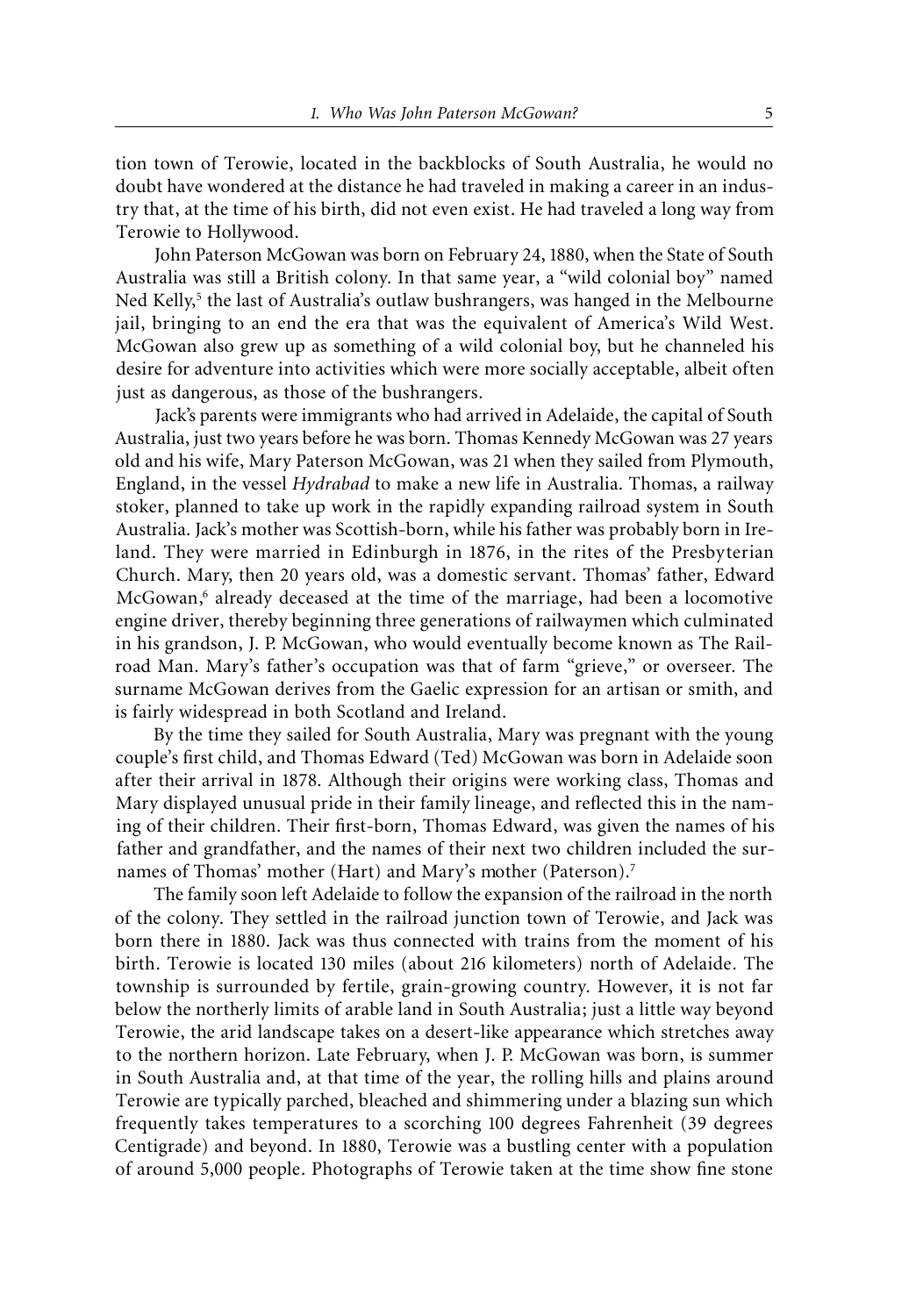

**Workers' cottages in Camperdown, Sydney, in the late nineteenth century close to Brown Street** where J. P. McGowan spent his childhood. (Courtesy of City of Sydney archives, CRS 51/543.)

buildings with broad verandas. Hotels, banks, general stores, a large "coffee palace," livery stables, harness makers and blacksmiths flank the wide, unsealed main street.<sup>8</sup> In more recent times, the town has been bypassed by both the railroad and the main highway, and the population has dwindled to about 150.

Jack McGowan was destined to become Terowie's most notable son.<sup>9</sup>

By 1883 Jack's family had moved back to the city of Adelaide and another child, Allan, was born there. Two years later the family moved to Sydney, in New South Wales, where in February 1885 Thomas began work in the Eveleigh Locomotive Workshops of the New South Wales Railways. He would remain there until his eventual retirement, after 34 years of service, in 1919. Five more children were born after the couple settled in Sydney. However, only six of the family's nine children, four boys and two girls, survived beyond infancy.

In New South Wales, the family settled down in Sydney's inner-western suburbs, a closely built, working-class area. Their cramped workman's cottage at 29 Brown Street, Camperdown, was only a few minutes by train from the Eveleigh Workshops. The rough-and-tumble streets of Camperdown thus became the environment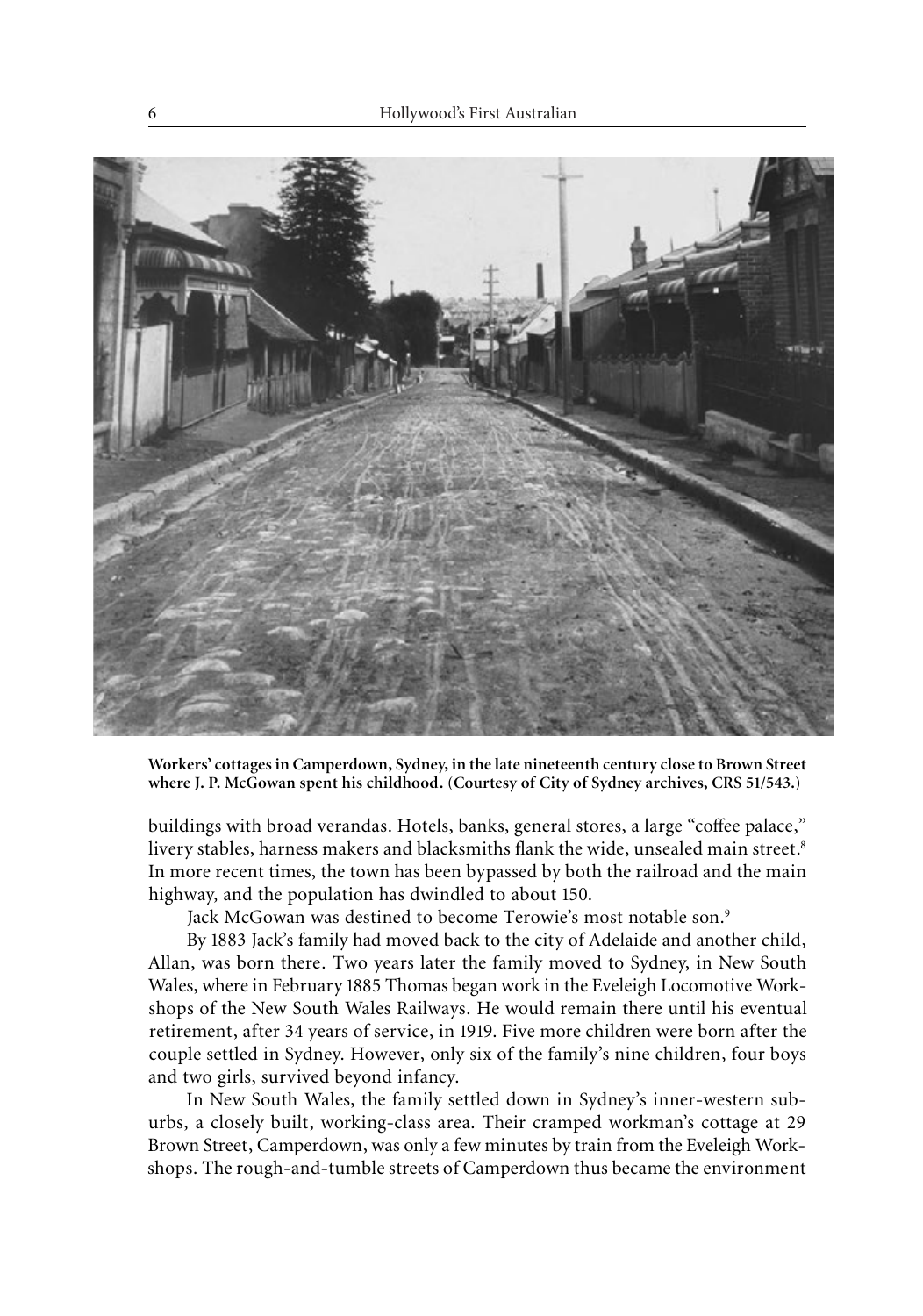in which Jack grew up. The house at number 29 no longer exists, and Brown street itself has, over the years, been totally transformed. Stylish apartment buildings, set within landscaped surroundings, now stand in place of the tiny workers' cottages that, in Jack's time, huddled together and crowded to the edge of the unpaved, narrow street. Life would have been a constant financial struggle for Jack's family but, at this time, it is unlikely that there was any indication that the family would face even harsher times in the future and would ultimately be torn apart from within.

If today's commuters from Sydney's western suburbs glance out of the window as their electric trains approach Central Station, they will glimpse a long factory building, solidly built of soot-colored brick, which now forms part of a contemporary technology precinct. This building was once the major structure of the Eveleigh Locomotive Workshops. To the passing commuter, there remains little to reflect the vital role played by these workshops for over 100 years, in the building and maintaining of the locomotives and other rolling stock which served the extensive New South Wales railway system. In its heyday, Eveleigh employed over 3,000 workers.

When Jack's father came to Eveleigh, he was obliged to start again at the bottom, despite his qualifications and experience gained both in Scotland and South Australia. During a trial period, he worked for four months as a cleaner before being promoted to the locomotive crew position for which he was already qualified. Thomas Kennedy McGowan was clearly a man of great determination, a quality he would have needed to see him through his subsequent 34 years at Eveleigh, for the workshops would have been a most unpleasant place to earn a living.<sup>10</sup> They exhibited many of the characteristics of the typical nineteenth century "dark satanic mills." They were dangerous places, cluttered with unshielded machinery and flapping pulley-belts. The deafening noise from the clangor of this machinery, together with the banging of riveting and boilermakers hammers, would have added to the danger by making communication between workers difficult. Grit and soot would have filled the air; and in Sydney's humid summers, the level of heat inside the buildings, already high from the many furnaces, would have been stifling.

Young Jack would have known this place well and from time to time, as a child and teenager, may even have found some casual employment there, carrying out menial tasks. Perhaps, under the watchful eye of his father, Jack would have learned to drive a locomotive at Eveleigh. It is also very likely that yarns about the work of railroad men, recounted by Jack's father and his colleagues at Eveleigh, became an integral part of Jack's consciousness, and eventually found their way into some of the dozens of railroad dramas which Jack later wrote and directed. It is clear from Jack's railroad productions that he found much to admire about the skill and dedication of railroad men such as his father. One of the notable aspects of Jack's railroad dramas is the great respect which he shows toward ordinary railroad workers, particularly the engine drivers. There is a fine example of this embodied in the fond son-to-father relationship depicted in the opening sequences of the serial *The Hurricane Express*, which Jack co-wrote and co-directed in 1932.

The 12-chapter serial begins with the son of an old engine driver giving his father a ride in his car to the railroad yards, where the old man is to begin his shift as the driver of the mighty locomotive known as The Hurricane Express. Upon arrival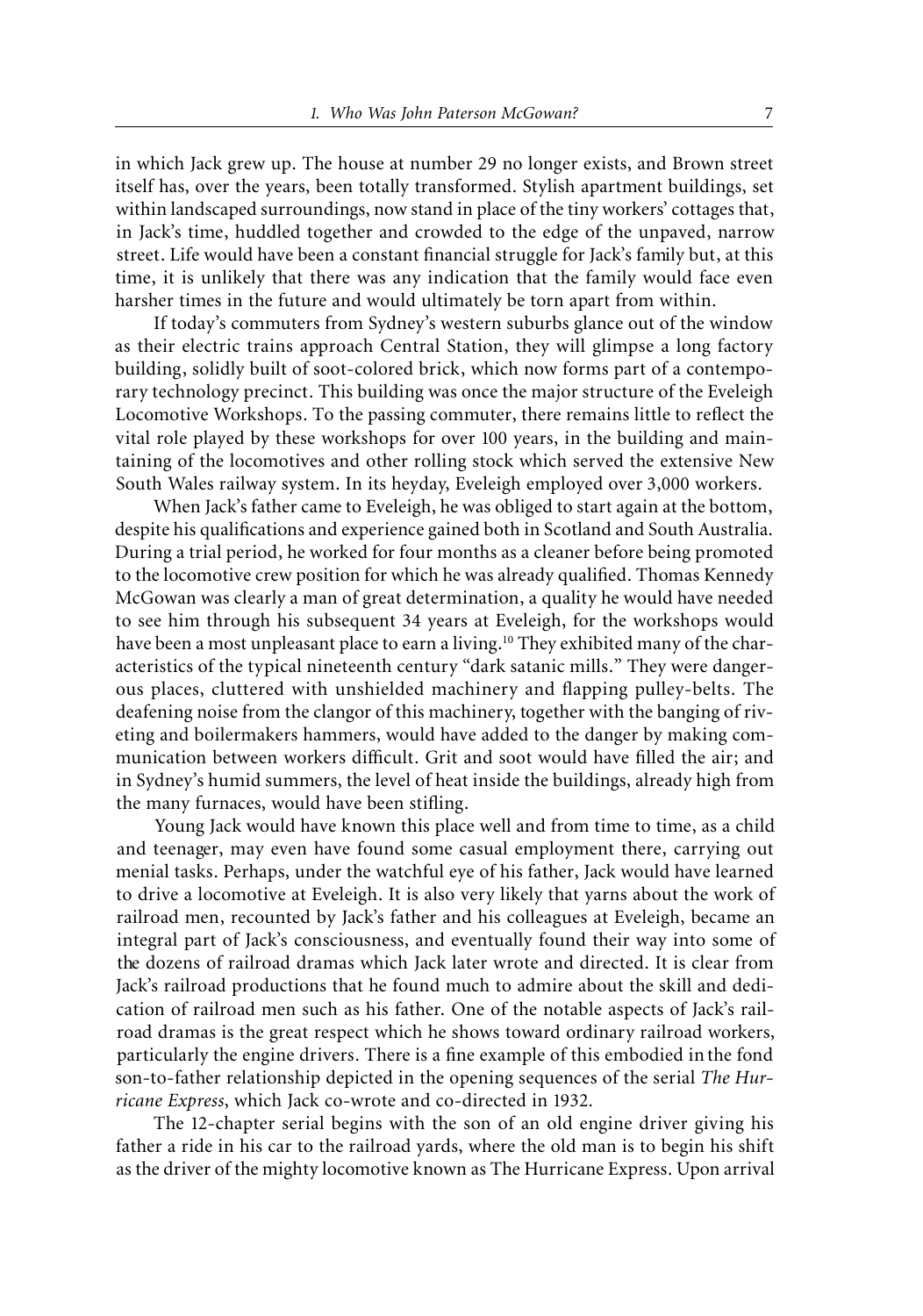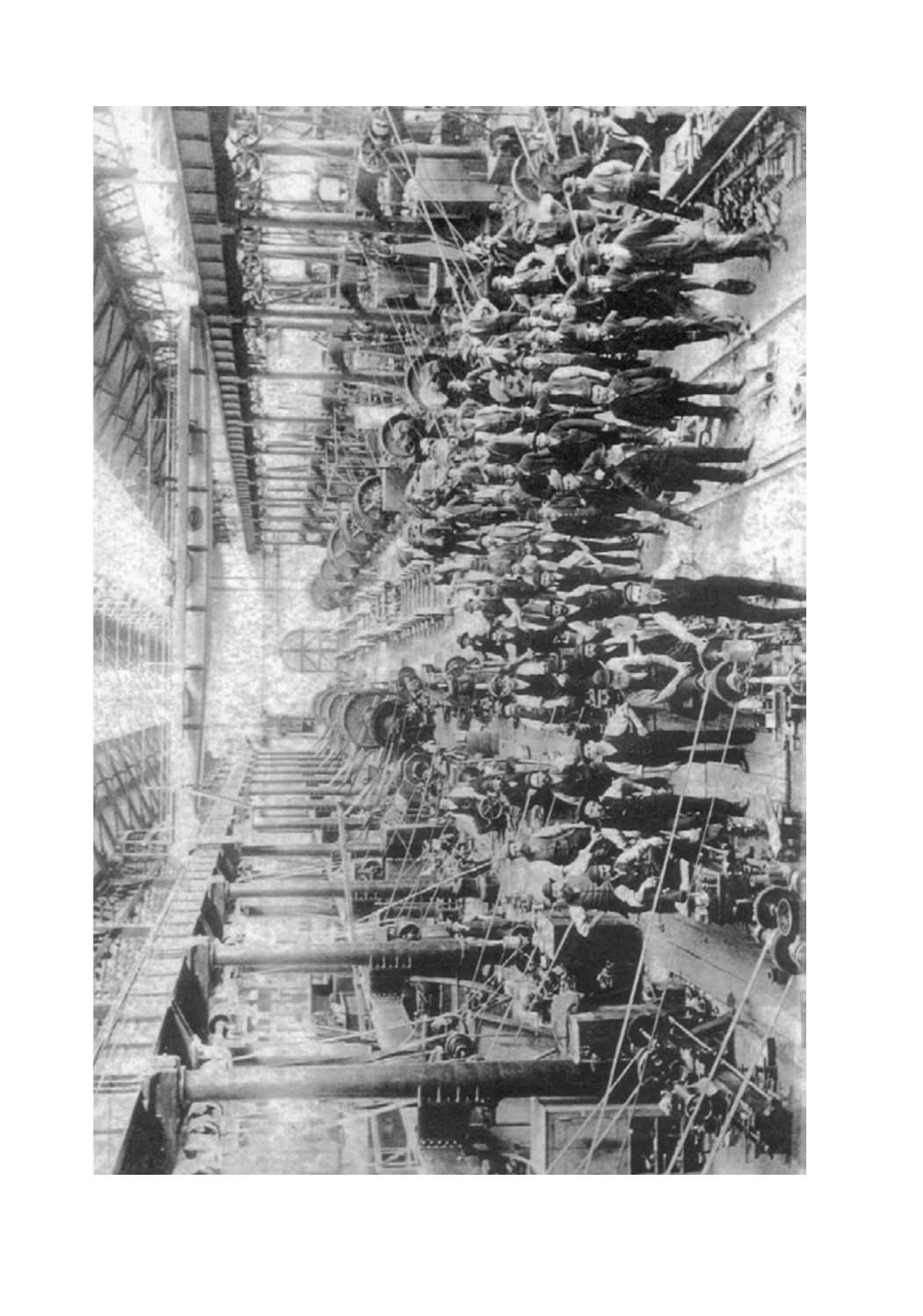at the yards, father and son stroll over to the huge engine. They then begin a passage of dialogue in which the son, an airline pilot, played by John Wayne, teasingly, but respectfully, ribs his father about the potential of the airplane to supplant the railroad as a faster form of transportation. Noting the pride which his father takes in the great engine, the young man opens the dialogue with the words:

You're sure jealous of this old boiler, Dad.

For his response, Jack McGowan provides the old engine driver with words that encapsulate the ethos of the railroader. The old man says:

Why shouldn't I be? My boy, she's part of me, or maybe I'm just part of her, I don't know. I took her out on her first run, and I hope I'll be at her throttle when I make my last.

However, the young man continues to tease his father. He grins, pats him gently on the shoulder and says:

Too bad the old heap's out of date.

This really gets the old man's dander up. He retorts:

What do you mean, "out of date"? You're talking about The Hurricane Express, the fastest train in the country…the fastest train in *any* country.

Looking skyward at a passing airplane, the younger man says with a smile:

I wasn't comparing it with *trains*.

The old driver scoffs:

Them playthings! The Hurricane Express gets you there on time. She's safe and she's sure.

The driver continues, making the point that his train is able to carry many more passengers than the relatively small airplanes of the time. At this point the son laughingly gives in, allowing his father to end the verbal tussle with the upper hand. There is no suggestion of any ill will between them, only great respect and deep understanding, forming the basis of a warm and relaxed relationship between father and son.

Not long after this sequence, The Hurricane Express is wrecked by the villains and the old engine driver dies in the crash. His son arrives at the crash site just moments too late to prevent the catastrophe, and discovers his father's body in the wreckage of the engine cab. An emotional John Wayne vows to bring his father's murderers to justice "if it takes the rest of my life." *The Hurricane Express* was released in 1932, the year following the death of Jack's own father.

The railroaders depicted in Jack's movies are utterly dependable but with a

*Opposite:* **The Eveleigh Locomotive Workshops near Sydney, where J. P. McGowan's father was employed for 34 years. (Courtesy of ARHS [NSW] Railway Resource Centre.)**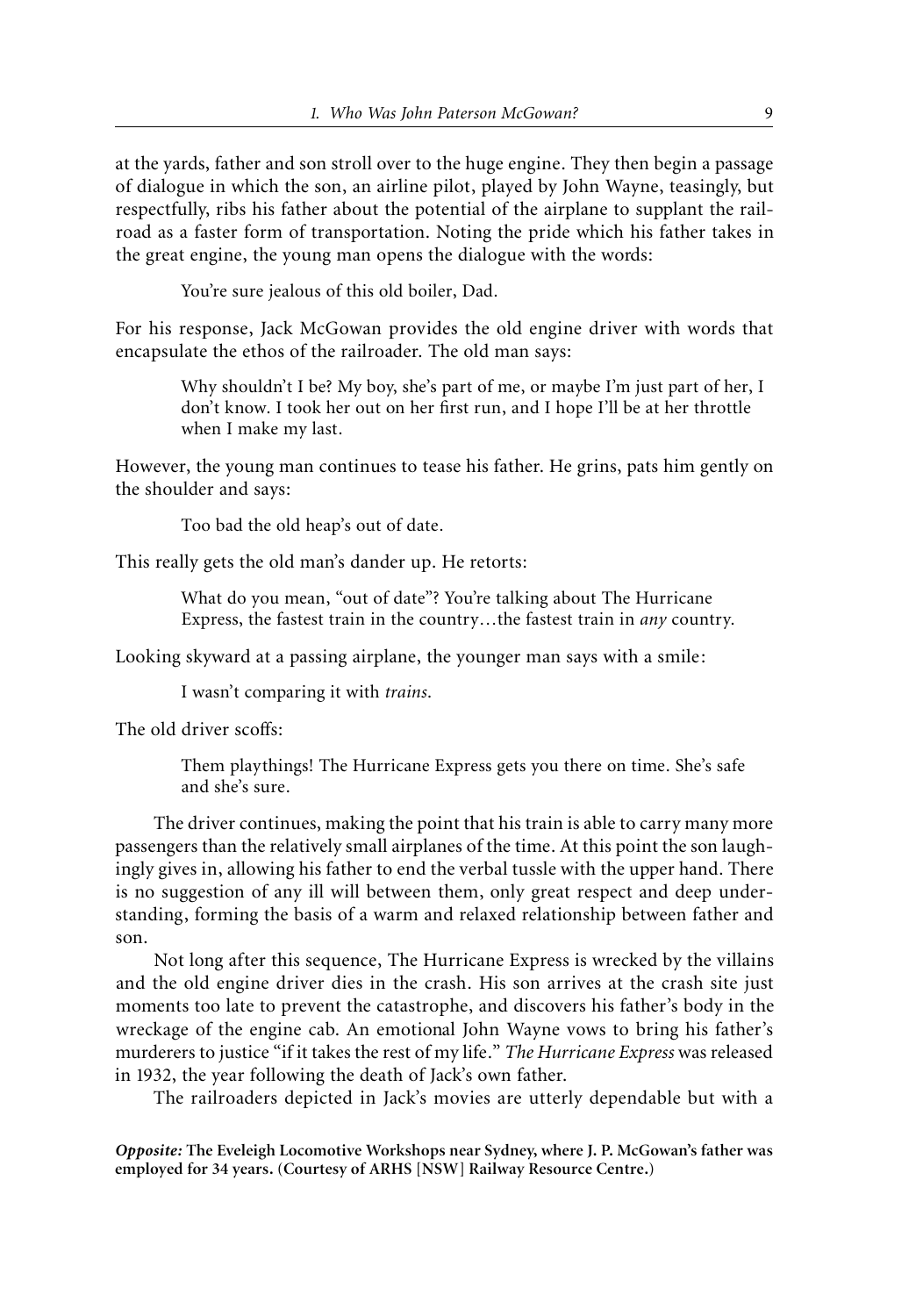freedom of spirit which seems to draw strength from the power of the great engines under their control. However, the circumstances in which men worked at Eveleigh conspired to crush the human spirit. Eveleigh was a place of rigid, almost prisonlike working conditions, where men's lives were regulated throughout the day, to the minute, by time clocks and the ringing of bells.

Jack clearly disdained this level of workplace rigidity and the effect it had on men's spirits. When he said in a magazine interview in 1916 that, as a director in charge of a production crew, he wanted to have on his team "no men with time-clock souls," it was a statement that echoed with his memories of Eveleigh. In the same interview he said:

I want no punctuality that can be measured by a mess of springs and wheels. I want no man working with me who arrives at the same minute each morning to punch a clock, for he will be quite as punctual in punching it on his way out in the evening. I want no man who comes merely to spend a specified number of hours at the studio. I want the men who come because they are interested. If that interest is not strong enough to get them here on time, no time-clock would do it [*Photoplay*, October 1916].

While taking a critical view of clock-punching workers, Jack's statement is also a critique of the rigid system that he knew so well from his father's experience. Eveleigh was a place from which the free-spirited young Jack would have wanted to flee, as indeed he eventually did.

However, his father stuck it out and even took on additional paid work at the factory to supplement his meager wage. For a period of ten years he undertook the extra role of Secretary and Instructor of the Ambulance Corps. Given the fearsome working conditions at Eveleigh, it can be imagined that he was called upon far too often in this capacity. In the last few years before his retirement, Thomas Kennedy McGowan achieved some respite from the rigors of the factory when he was appointed as an instructor for engine drivers and located on a railway carriage which had been especially equipped as a mobile classroom. Thomas had developed considerable skills in practical engineering and, in his own time, he constructed locomotive models for use as teaching aids in the instruction carriage. The fact that Thomas took the trouble to build the models reveals his thoughtful and creative approach to the teaching process. Indeed, the models proved to be such valuable instructional aids that, when Thomas was eventually obliged to retire, the New South Wales Railways purchased the models from him for a small sum of money, in order to continue to use them for instructional purposes.

Thomas applied to keep on working beyond the normal retirement age and managed, on two separate occasions, to persuade the railways to keep him on for a little longer. When he was finally obliged to retire, he was 69 years of age. However, it was not only dedication to his job that motivated his desire to keep on working at this age, for by this time he had fathered a second family of five children and would have been sorely in need of an income.

Thomas Kennedy McGowan made the railroad his life. He was intelligent, diligent, hard-working, resourceful, skilled with his hands and determined, all qualities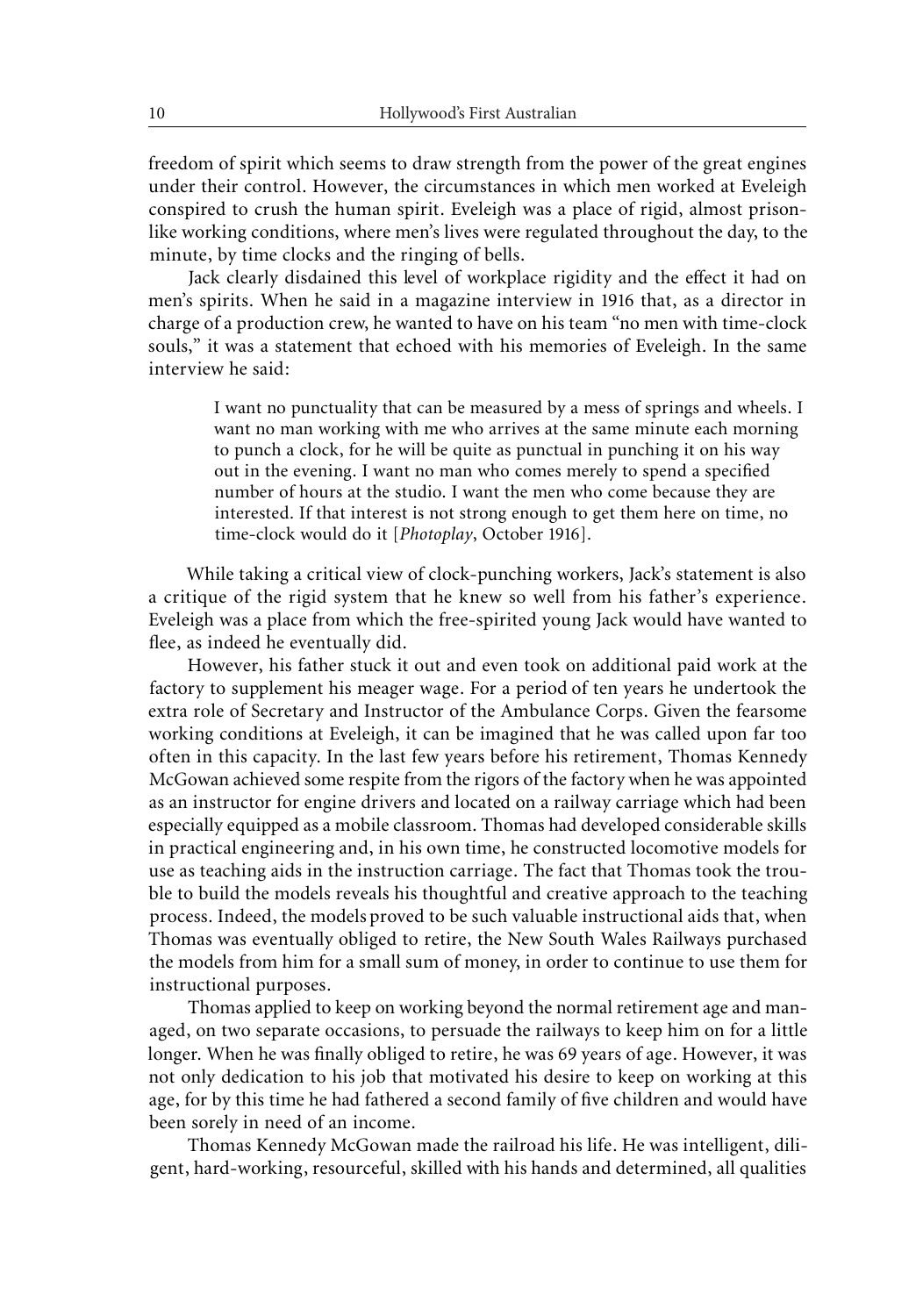which were reflected in his son Jack. However, Thomas was not able to keep his marriage together, and he and Mary eventually separated when Jack was in his teens. Mary moved out, but Thomas continued to live in the house in Brown Street, and by 1903 had formed a relationship with English-born Beatrice Ames, 29 years his junior, the daughter of one of his colleagues. Tragically, Beatrice died at the age of 38 following complications resulting from the birth of their fifth child. At the age of 67, and on the verge of retirement, Thomas was left to care for five young children, including a newborn infant. When he retired, Thomas moved to Parramatta, just outside Sydney, and passed away there in December 1931, at the age of 82.

After she left her husband, Jack's mother lived for a time at various addresses around Sydney, but eventually moved to Sydney Harbour's leafy, genteel North Shore, a far cry from the cluttered streets of Camperdown. Here she spent the last 20 years of her life. By the 1920s Jack was well-established in the movie industry and may have provided some assistance to enable his mother to make the move to this more pleasant neighborhood. The break-up of their parents' marriage seems to have brought the Sydney-based children closer to their mother, and some of them also chose to live near her, in the same neighborhood. Intriguingly, by the time she passed away in September 1940, Jack's mother had begun using the Christian name of *Marion* rather than the simpler *Mary* of her younger years. Perhaps this modification of her name reflected an attempt to try to put behind her some of the disappointment resulting from the breakdown of her marriage to Thomas.

Young Jack's childhood in the impoverished streets of Camperdown would have been made additionally unpleasant by the deterioration of his parents' relationship. His formal education would also have been limited by his family's lack of money. Much of his early education would have been gleaned in the poor-but-honest neighborhood in which he lived: the school of hard knocks. Schooling of a more formal kind was rudimentary for most Australian working class children during the late ¡800s. To progress beyond the Primary years was unusual and the concept of a University degree was simply out of the question for most working class Australians. However, young Jack was fortunate in that he did learn to read and write, and this provided him with the basis on which to build a more elaborate structure of knowledge during the course of his life. Eventually, schooled by his short but intensive years of dealing with the spoken word in the theater, Jack became an accomplished and stylish writer, able to express his thoughts and observations with clarity through the precise use of language and an extensive vocabulary.

With little formal education to guide him, it was life itself that became Jack's educational wellspring. His travels, adventures and intensive working experiences accumulated within him and gradually changed him from the raw young adventurer of his youth into the sophisticated man of the world of his maturity. Throughout his life, Jack exhibited a thirst for knowledge, and this thirst, coupled to a quest for adventure, led to his early years of travel. Indeed, his eventual decision to travel to the United States and take part in the St. Louis World's Fair, a decision which ultimately contained momentous, life-changing implications for Jack, was another early example of his quest for adventure coupled with his urge to learn.

Although Jack never lost his adventurous spirit, in time it became more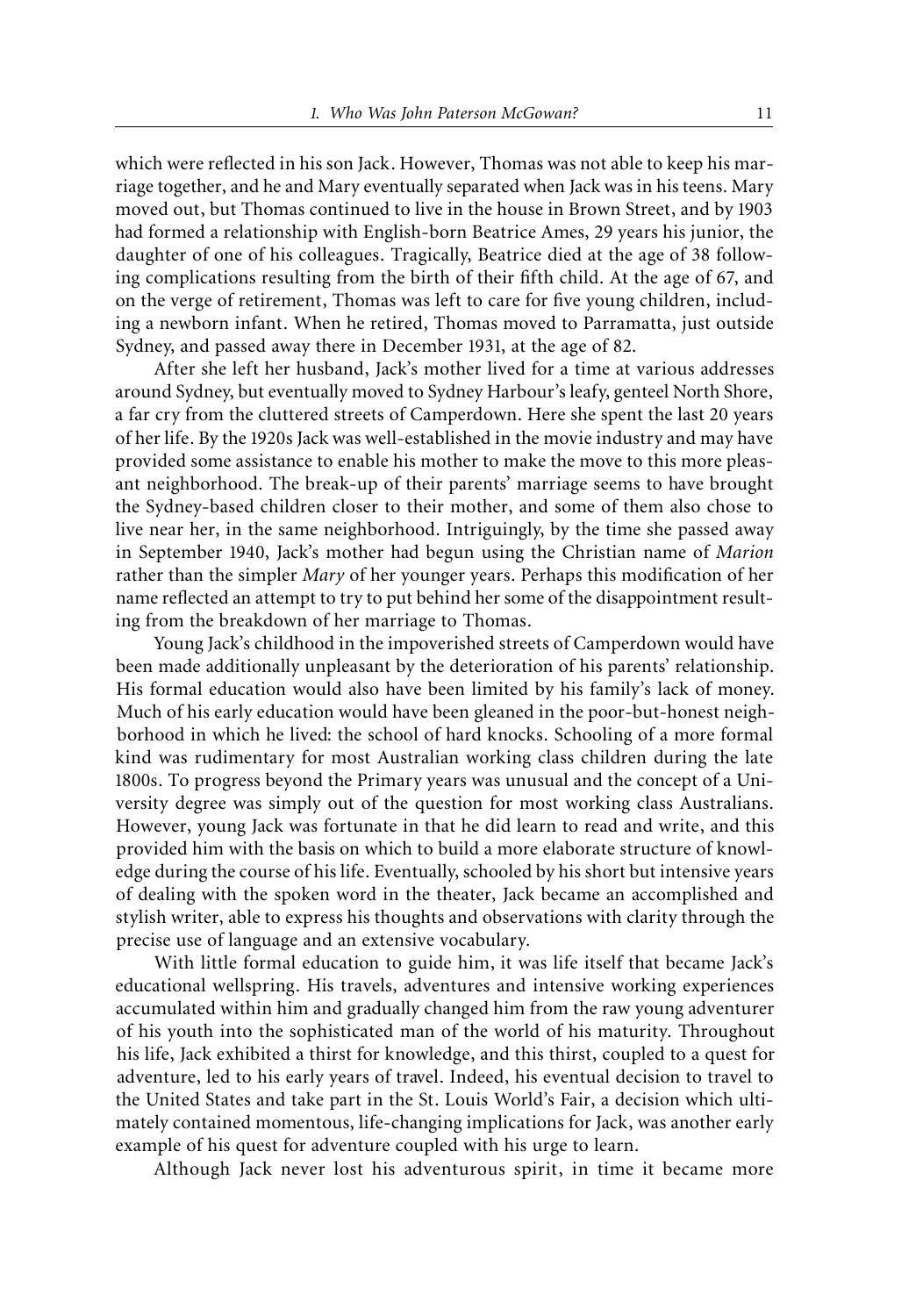temperate, modified by the astounding variety of the experiences which he encountered throughout his life. While some of these experiences strengthened and toughened him, they also brought him wisdom. He was, for instance, proud of his service in the Boer War, and cherished the medals which were awarded to him. But later, during the First World War, he resisted any temptation to again become involved in the military. During the Second World War, when he was beyond the age for military service, he gave freely of his time and energy in fund-raising for the American Red Cross Organization, revealing his understanding of the need to provide for those who suffer as a result of war.

Over the years, Jack's professional skills became well developed. From his beginnings as an actor in the motion picture industry, he became a respected director and was eventually able to take his place on the organizational board of the Signal Film Corporation. Later in his career he became, for a short time, a producer of his own movies. In this venture he had the misfortune to coincide with the beginning of the Great Depression and he probably suffered financially as a result. However, at the very end of his life, he was still planning further projects, this time in television. His skills of organization and negotiation proved of great value during his years as Executive Secretary of the Hollywood Screen Directors Guild (later to become the Directors Guild of America).

However, much as Jack changed and developed, one thing about him did not change. This was his empathy with the common working man. This attitude is embedded in the characters in his movies and is, in all likelihood, one of the reasons why he was so ready to undertake industrial work with the Screen Directors Guild. Jack's sympathy for the working man was probably shaped by the values learned during his childhood amongst Sydney's working poor.

Jack's lifelong voyage of self-discovery began at the age of 17. Fired with a quest for adventure and an urge to escape from the downtrodden surroundings of his childhood and the overhanging ogre of a claustrophobic life of toil in the railroad factory, young Jack set out into the world. He left home and went to sea, undertaking an apprenticeship on a shipping line. However, after several voyages, he tired of life at sea and found work on the land as a stockman in the cattle industry. He settled into this for a year or two, becoming an expert horseman and a crack shot. The understanding for horses which he developed during this time, was an important skill which was to serve him well in later life.

By the time he left home, Jack would have achieved the physique that would eventually grace the silver screen in scores of productions. He was over six feet tall (his older brother, Ted, grew to a towering six feet six inches), broad-shouldered and strongly built. His head was crowned with a thick crop of wavy, dark hair. His face reflected something of his inner strength: a square jaw; wide thin-lipped mouth; long, well-shaped nose; and wide-set, dark eyes. It was a face that suggested quiet depths of intelligence and resolve, the face of a person who was not to be trifled with. Later, in closeups on the big screen, it proved to be a face which had the power to command the attention of an audience. Jack's face proved to be perhaps a little too gaunt and chiseled to be the face of a matinee idol leading man. However, his face *was* well-suited to embody the strongly defined characters that Jack would often play